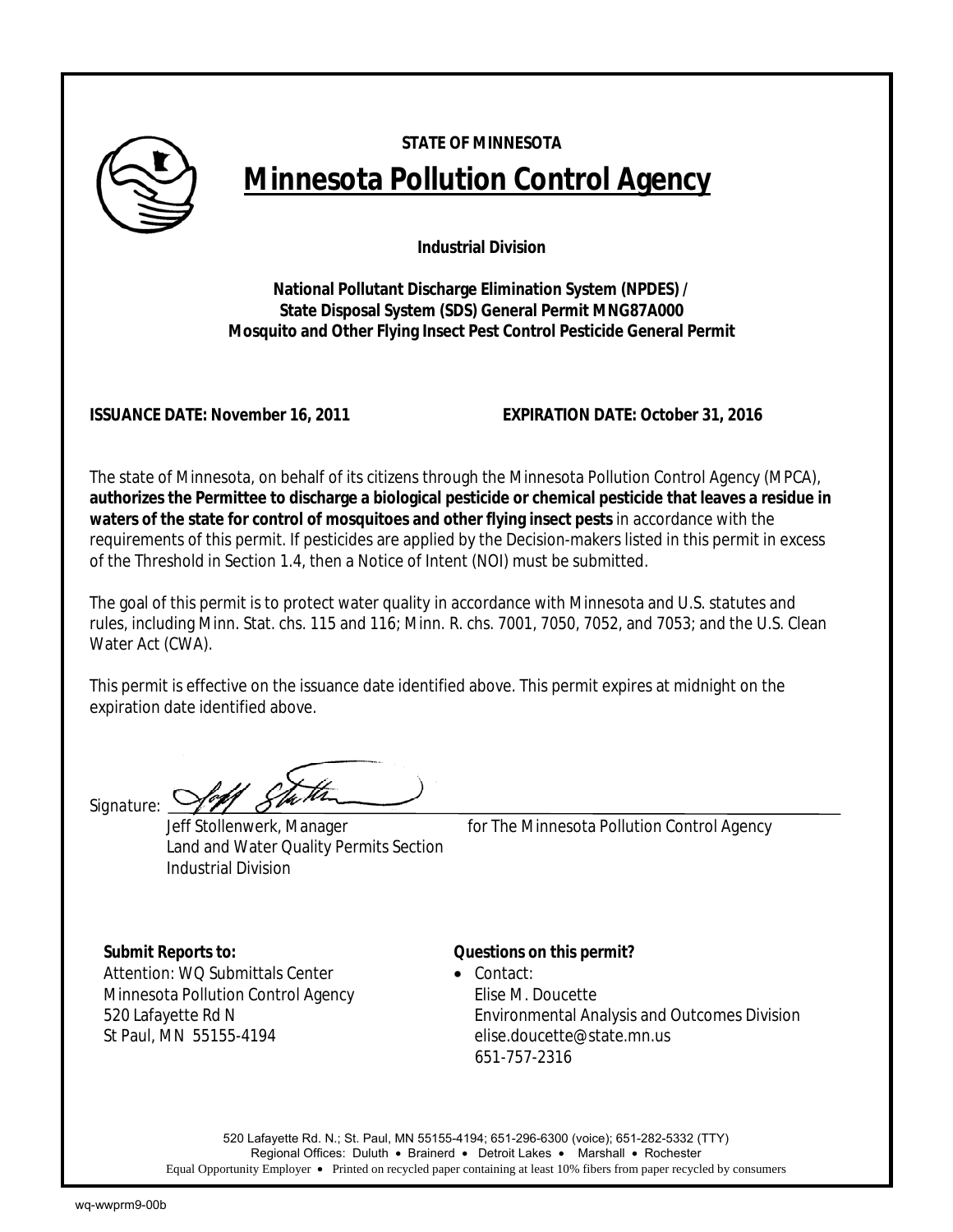# **Table of Contents**

|                          | Cover Page                                                                            | 1  |
|--------------------------|---------------------------------------------------------------------------------------|----|
| <b>Table of Contents</b> |                                                                                       |    |
|                          | Mosquito and Other Flying Insect Pest Control General Permit Requirements             |    |
| 1.                       | <b>General Permit Applicability and Eligibility</b>                                   | 3  |
| 2.                       | Exclusions / Limitations on Coverage                                                  | 4  |
| 3.                       | <b>Basic Requirements</b>                                                             | 4  |
|                          | <b>Technology-Based Effluent Limits</b>                                               | 4  |
|                          | Water Quality-Based Effluent Limits                                                   | 5  |
|                          | Site Monitoring                                                                       | 5  |
|                          | Adverse Incident Notification and Reporting for both Decision-makers and Applicators  | 6  |
|                          | <b>Corrective Action</b>                                                              | 8  |
|                          | Recordkeeping                                                                         | 8  |
|                          | 4. Requirements for Decision-makers that Must Submit a Notice of Intent (NOI)         |    |
|                          | Authorization to Discharge Under This Permit                                          | 9  |
|                          | <b>Technology-Based Effluent Limits</b>                                               | 10 |
|                          | <b>Pest Management Measures</b>                                                       |    |
|                          | Part 1: Identify the Problem                                                          |    |
|                          | Part 2: Pest Management Strategies                                                    |    |
|                          | Part 3: Pesticide Use                                                                 |    |
|                          | Pesticide Discharge Management Plan (PDMP)                                            | 12 |
|                          | PDMP - Team                                                                           |    |
|                          | PDMP - Problem and Pest Management Area Description                                   |    |
|                          | PDMP - Control Measure Description<br>PDMP - Schedules and Procedures                 |    |
|                          | PDMP - Signature and Modifications                                                    |    |
|                          | PDMP - Availability                                                                   |    |
|                          | <b>Corrective Action Documentation</b>                                                | 14 |
|                          | Recordkeeping                                                                         | 15 |
|                          | Recordkeeping for Large Entities                                                      | 15 |
|                          | Annual Reporting for Large Entities                                                   | 15 |
|                          | Terminating Coverage                                                                  | 16 |
|                          | Individual or Alternative General Permits                                             | 17 |
|                          | MPCA Requiring Coverage under an Individual or Alternative General Permit             |    |
|                          | Decision-makers Requesting Coverage under an Individual or Alternative General Permit |    |
| 5.                       | <b>Standard Permit Requirements</b>                                                   | 18 |
| 6.                       | Permit Specific Definitions                                                           | 23 |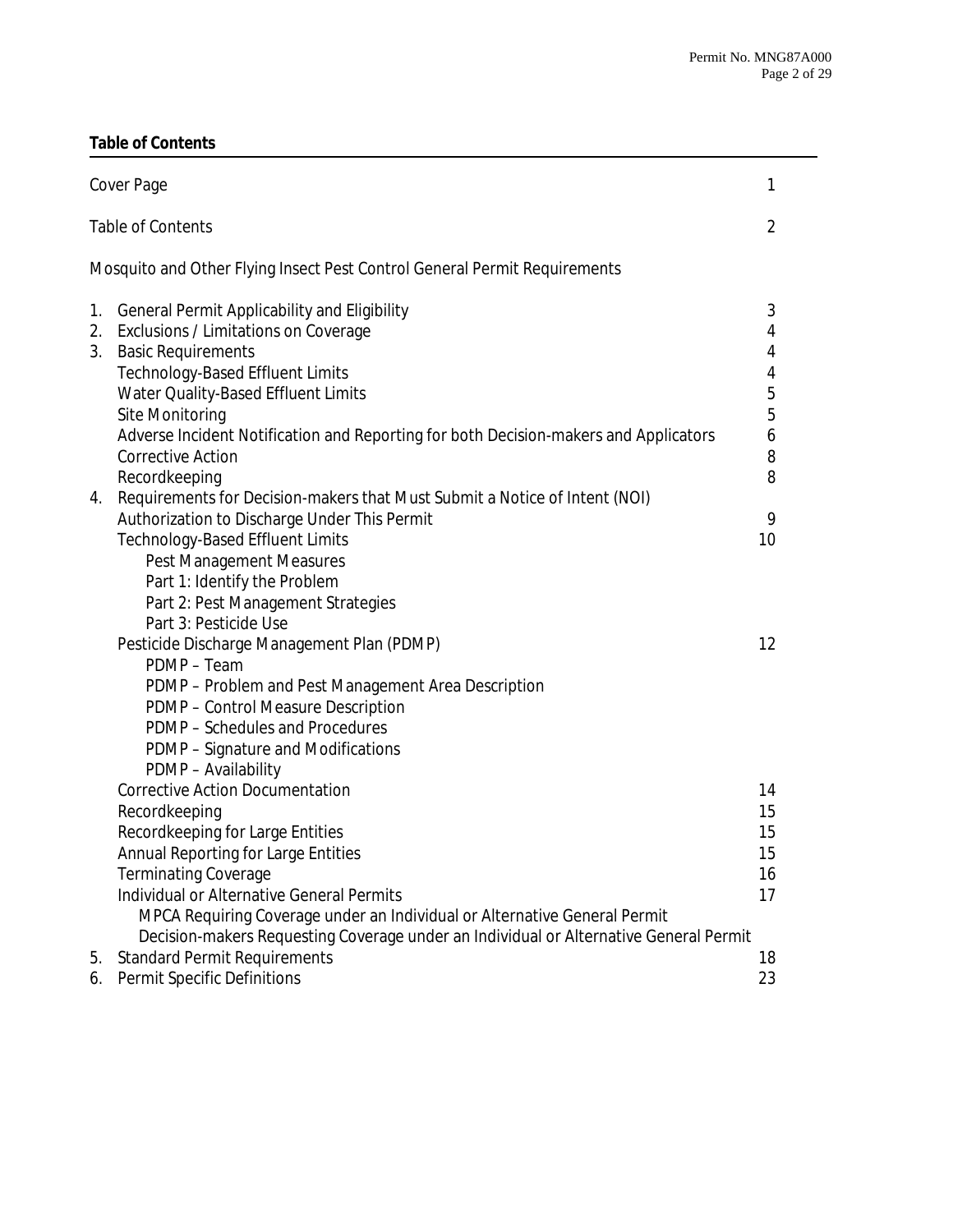#### **MOSQUITO AND OTHER FLYING INSECT PEST CONTROL GENERAL PERMIT REQUIREMENTS**

#### **1. General Permit Applicability and Eligibility**

- 1.1 This permit applies to individuals, groups, units of government, or other entities who discharge to waters of the state from the application of biological pesticides or chemical pesticides that leave a residue (hereinafter collectively "pesticides") when the pesticide application is for the control of **Mosquitoes and Other Flying Insect Pests.** This includes, but is not limited to, public health/nuisance mosquitoes and other flying insect pests, such as black flies, that develop or are present during a portion of their life cycle in or above standing or flowing water.
- 1.2 Individuals, groups, units of government, and other entities associated with the application of pesticides which result in a discharge to a water of the state under this permit are considered Decision-makers or Applicators. For the purpose of this permit, "Decision-maker" means any entity with control over the decision to perform pesticide applications, including the ability to modify those decisions. "Applicator" means any entity who performs the application of a pesticide or who has day-to-day control of the application (i.e., they are authorized to direct workers to carry out those activities). More than one entity (Decision-maker and/or Applicator) may be responsible for complying with this permit for any single discharge from the application of pesticides. A Decision-maker that self-applies pesticides is also considered an Applicator and must comply with applicable requirements imposed on both Applicators and Decision-makers.
- 1.3 For the purposes of this permit, both Decision-makers and Applicators are considered "Permittees" unless otherwise noted and regardless of whether a NOI is required to be submitted.
- 1.4 The following Decision-makers are required to submit a NOI under this general permit for discharges to waters of the state resulting from the application of pesticides (hereinafter "Thresholds"):

| <b>Thresholds</b> |                                                                                     |
|-------------------|-------------------------------------------------------------------------------------|
| <b>Mosquitoes</b> | Decision-makers that are federal and state governmental entities with the           |
|                   | responsibility to control mosquitoes for public health, nuisance control,           |
|                   | and animal welfare.                                                                 |
|                   | Decision-makers that are local governmental entities with the responsibility        |
|                   | to control mosquitoes for public health, nuisance control, and animal               |
|                   | welfare and treat with adulticide a pest management area <sup>*</sup> of 6400 acres |
|                   | (10 square miles) or greater.                                                       |
| Other flying      | Decision-makers that are local governmental entities with the responsibility        |
| insect            | to control other flying insects for public health, nuisance control, and            |
| pests             | animal welfare and apply 20 gallons concentrate pesticide or more per               |
|                   | calendar year.                                                                      |

 \* Pest Management Area – The area for which you are conducting pest management activities covered by this permit, both water and land, if applicable. For example, if you are a city responsible for pest control within the city limits, then the 'pest management area' consists of all the land and water within the city limits.

- 1.5 The following discharges, consistent with the permit eligibility provisions in Section 1.1, are automatically authorized by the issuance date of this permit:
	- a. Eligible discharges made prior to the NOI submission deadline in Section 4.2.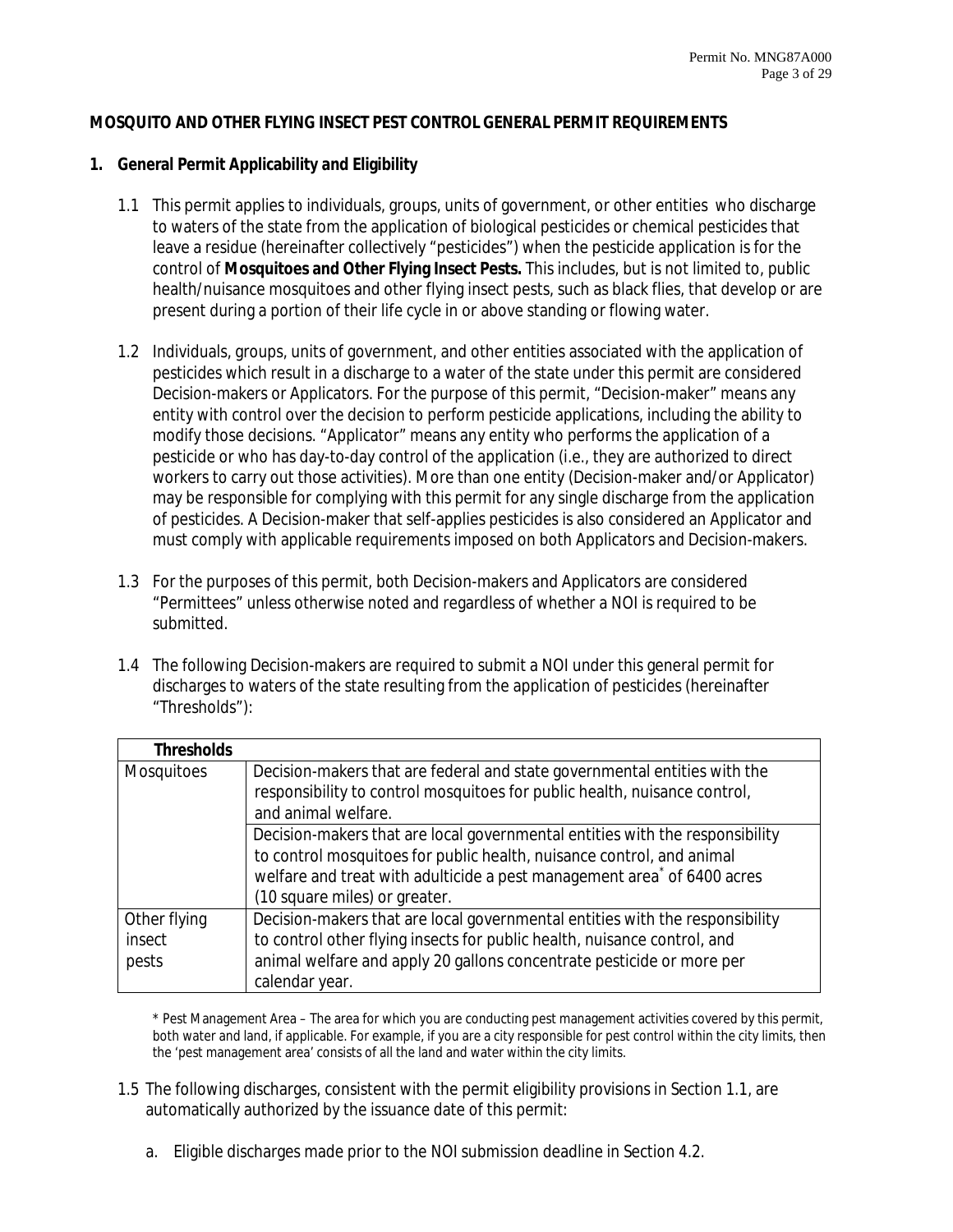- b. Eligible discharges that result from the application of a pesticide as part of pesticide research and development, as defined in Section 6.39.
- c. Eligible discharges for which submission of an NOI is not required.

However, these discharges are still required to comply with the minimum requirements of this permit as defined in Section 3 (Basic Requirements) and Section 5 (Standard Permit Requirements).

- 1.6 For Decision-makers required to submit a NOI, see Sections 4.1-4.5 for timing of submittal and authorization to discharge.
- 1.7 Decision-makers and Applicators covered under this permit that are not required to submit a NOI are terminated from permit coverage when they no longer have a discharge from the application of pesticides nor activities associated with the discharge required by this Permit, including, but not limited to monitoring, reporting, and recordkeeping.

## **2. Exclusions / Limitations on Coverage**

- 2.1 Decision-makers and Applicators are not eligible for coverage under this permit for discharges to:
	- a. Waters of the state identified as impaired for the pesticide in question or its degradates. Impaired waters are those which have been identified pursuant to Section 303(d) of the CWA as not meeting applicable state water quality standards.
	- b. Waters designated by the state as Prohibited Outstanding Resource Value Waters (ORVWs) for nondegradation purposes under Minn. R. 7050.0180 subp. 3 through 5 (Nondegradation for ORVWs).
- 2.2 Decision-makers and Applicators are not eligible for coverage under this permit due to other NPDES/SDS coverage in the following cases:
	- a. Discharges currently covered under another point source NPDES/SDS permit.
	- b. Discharges covered within five years prior to the effective date of this permit by an individual permit or alternative general permit that established numeric water quality-based limitations for the pesticide in question or its degradates. See section 4.44 for submittal of an application for an individual permit or alternative general permit.
	- c. Discharges from activities where any NPDES/SDS permit has been or is in the process of being denied, terminated, or revoked by the MPCA (this does not apply to the routine reissuance of permits every five years).
- **3. Basic Requirements**

## **Technology-Based Effluent Limits**

3.1 **Decision-makers' Responsibilities.** To meet the effluent limitations of this permit, all Decisionmakers must minimize the discharge of pesticides to waters of the state from the application of pesticides, through the use of pest management measures (defined in Section 6.36). To the extent the Decision-maker determines the amount of pesticide or frequency of pesticide application, the Decision-maker must use the lowest effective amount of pesticide product per application and optimum frequency of pesticide application necessary to control the target pest, consistent with reducing the potential for development of pest resistance.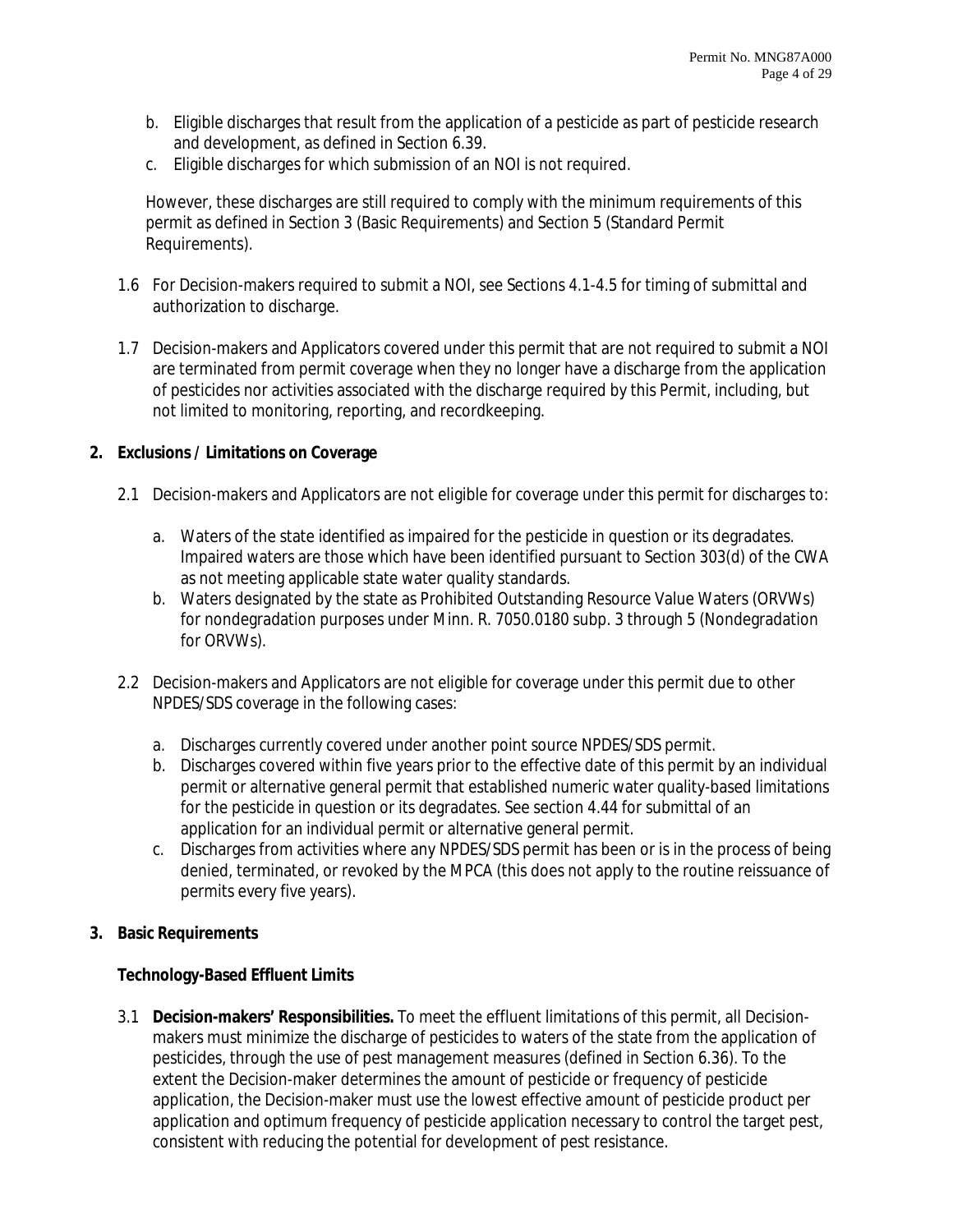- 3.2 **Applicators' Responsibilities**. To meet the effluent limitations of this permit, all Applicators must implement the following requirements to minimize the discharge of pesticides to waters of the state from the application of pesticides, through the use of pest management measures:
	- a. To the extent not determined by the Decision-maker, use the lowest effective amount of pesticide product per application and optimum frequency of pesticide application necessary to control the target pest, consistent with reducing the potential for development of pest resistance, and apply pesticides in accordance with the product label or labeling and in a manner that will not cause unreasonable adverse effects to the environment. This includes using equipment and application procedures appropriate for this task.
	- b. Maintain pesticide application equipment in proper operation conditions, including requirement to calibrate, clean, and repair such equipment to prevent leaks, spills,or other unintended discharges and to ensure the rate of pesticide application is calibrated (i.e. nozzle choice, droplet size, etc.) to deliver the precise quantity of pesticide needed to achieve the requirements outlined in Section 3.2.a. above.
	- c. Assess weather conditions (e.g. temperature, wind speed and wind direction) in the treatment area to ensure application is consistent with all applicable federal requirements.

## **Water Quality-Based Effluent Limitations**

- 3.3 Your discharge must be controlled as necessary to meet applicable numeric and narrative state water quality standards in accordance with Minn. R. 7000, 7050, 7052, and 7053 including the narrative standards governing nondegradation for all waters and ORVWs.
- 3.4 If at any time you become aware, or MPCA determines, that your discharge causes or contributes to an exceedance of applicable water quality standards, you must take corrective action as required in Section 3.13 – 3.17 of this Permit (Corrective Action).
- 3.5 The MPCA may impose additional water quality-based limitations or require you to obtain coverage under an individual permit if information in your NOI, required reports, or other sources indicates that your discharges are not controlled as necessary to meet applicable water quality standards.

## **Site Monitoring**

- 3.6 **Applicators' Responsibilities.** All Applicators must, when considerations for safety and feasibility allow, visually assess the area to and around where pesticides are applied for possible and observable Adverse Incidents (defined in Section 6.4) caused by application of pesticides, including the unanticipated death or distress of non-target organisms and disruption of wildlife habitat, recreational or municipal water use.
- 3.7 **Decision-makers' Responsibilities.** If any post-application surveillance occurs, all Decision-maker must visually assess the area to and around where pesticides were applied for possible and observable Adverse Incidents caused by application of pesticides, including the unanticipated death or distress of non-target organisms and disruption of wildlife habitat, recreational or municipal water use.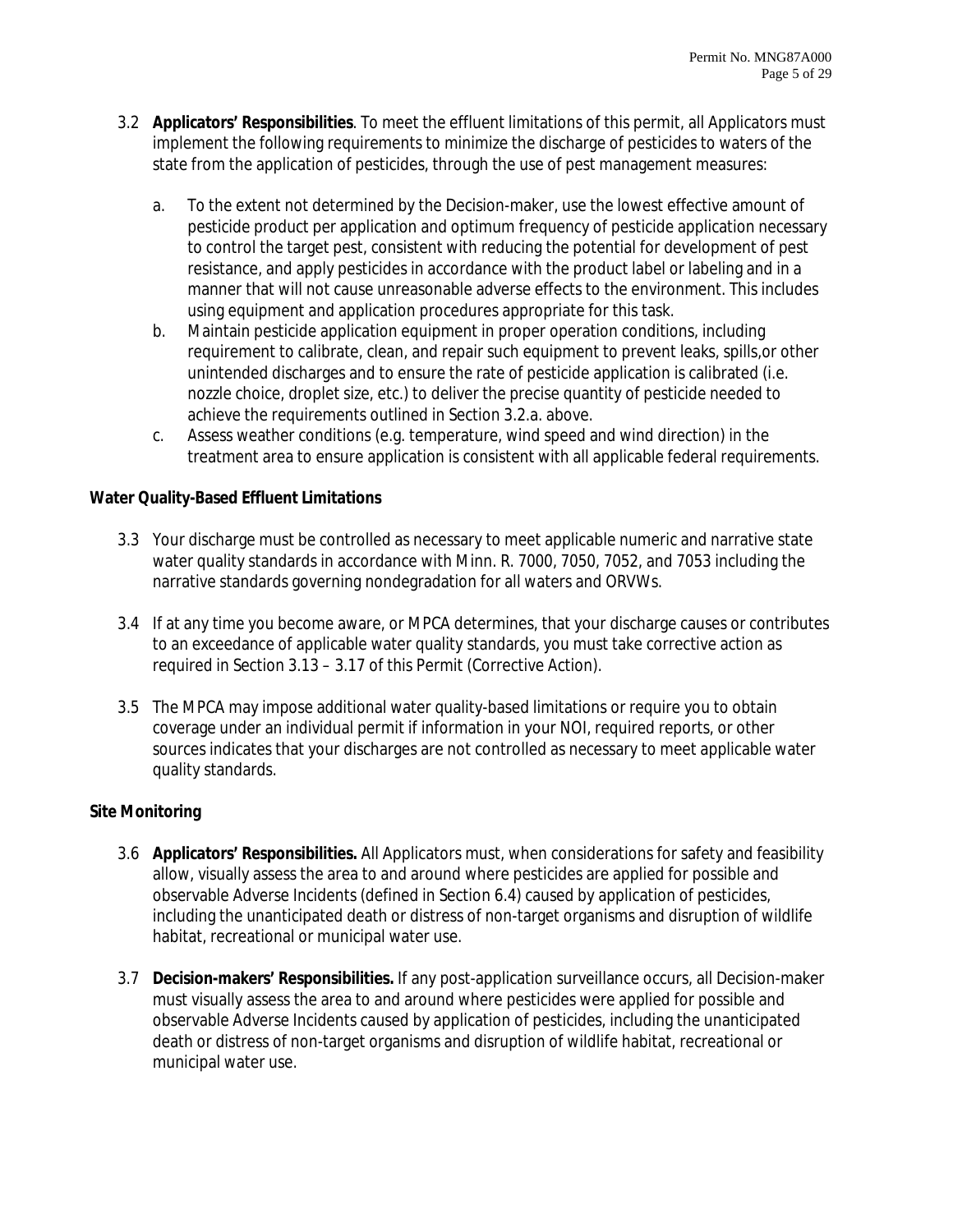## **Adverse Incident Notification and Reporting for both Decision-makers and Applicators**

3.8 **Immediate Adverse Incident Notification.** If you observe or are otherwise made aware of an Adverse Incident that may have resulted from a discharge from your pesticide application, you must notify the Minnesota Public Safety Duty Officer at 800-422-0798 (651-649-5451 in the metro area) immediately. "Adverse Incident" means an incident that you have observed upon inspection or of which you otherwise become aware in which non-target organisms may have been exposed to a pesticide residue and suffered a toxic or adverse effect. See Section 6.4 for the full definition.

The Adverse Incident notification must include at least the following information:

- a. The caller's name and telephone number.
- b. Decision-makers and/or Applicators name and mailing address.
- c. If covered by a NOI, the NPDES/SDS tracking number.
- d. The name and telephone number of a contact person, if different than the person providing the 24-hour notice.
- e. How and when you became aware of the Adverse Incident.
- f. Description of the Adverse Incident identified and the location.
- g. The U.S. Environmental Protection Agency (EPA) pesticide registration number for each product you applied in the area of the Adverse Incident.
- h. Description of any steps you have taken or will take to correct, repair, remedy, cleanup, or otherwise address any adverse effects, if applicable.

The Adverse Incident notification and reporting requirements are in addition to what the registrant is required to submit under Federal Insecticide, Fungicide and Rodenticide Act (FIFRA) Section  $6(a)(2)$  and its implementing regulations at 40 CFR pt. 159.

- 3.9 Following Immediate Adverse Incident Notification in Section 3.8, submittal of an Adverse Incident Report per Section 3.10 is not required in situations identified in a. through d. below. However, documentation must be submitted to the MPCA either by electronic mail to the assigned MPCA staff or by letter to the Water Quality Submittals Center within fifteen (15) days of the Notification and must include justification as to why the Decision-maker and/or Applicator believes the Adverse Incident meets one or more of the situations identified below:
	- a. An Adverse Incident occurs to pests that are similar in kind to pests identified as potential targets on the FIFRA label.
	- b. You are aware of facts that clearly establish that the Adverse Incident was not related to toxic effects or exposure from the pesticide application.
	- c. You have been notified in writing by MPCA that the reporting requirement has been waived for this incident or category of incidents.
	- d. You receive information notifying you of an Adverse Incident but that information is clearly erroneous.
- 3.10 **Adverse Incident Report.** Within fifteen (15) days of a reportable Adverse Incident pursuant to Section 3.8 of this Permit, you must provide a written Adverse Incident Report to the MPCA Water Quality Submittals Center. Your Adverse Incident Report must include at least the following information: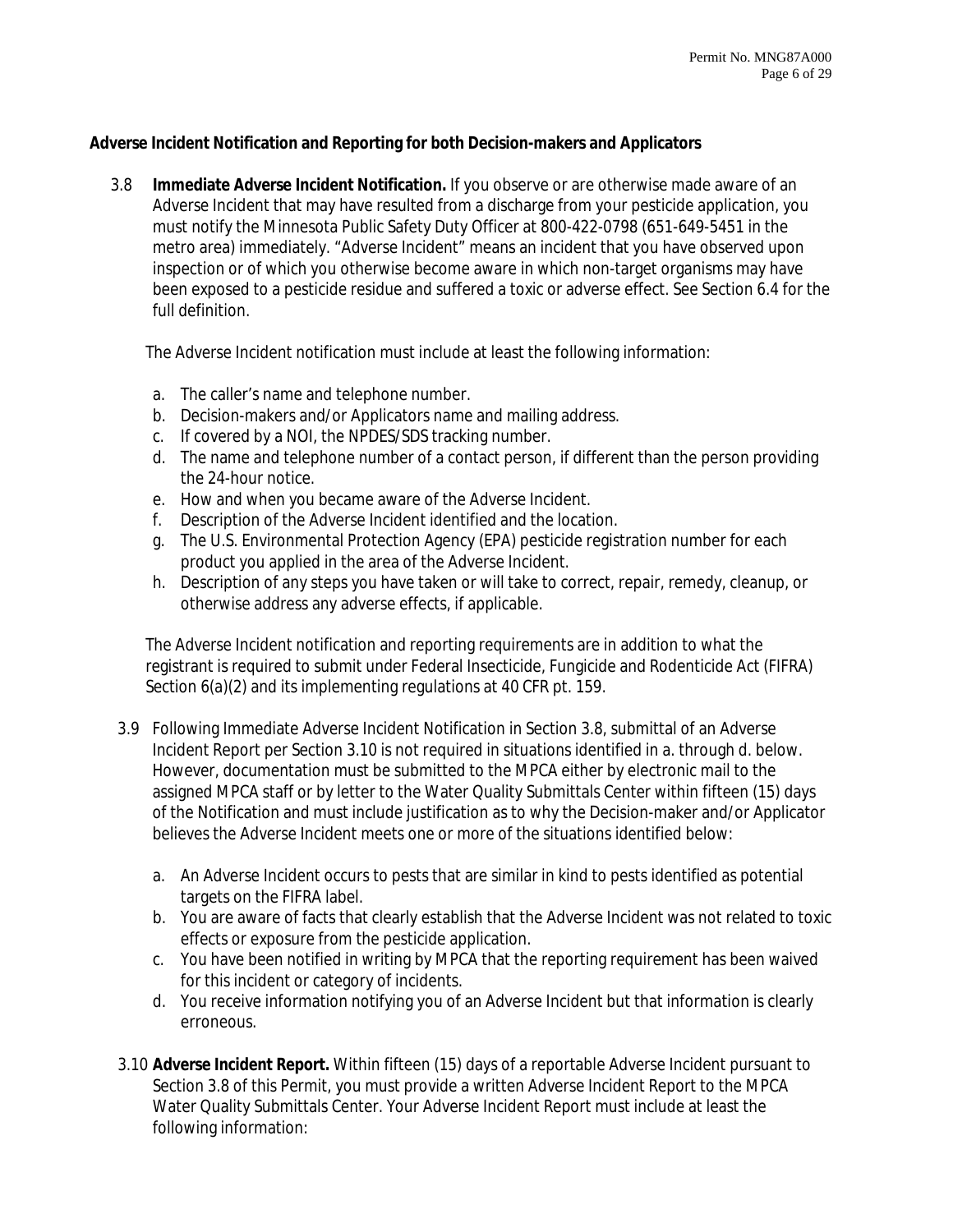- a. Information required to be provided in Section 3.8.
- b. Date and time you notified authorities, whom you spoke with, and any instructions you received.
- c. Location of incident, including the names of any waters affected and appearance of those waters (sheen, color, clarity, etc).
- d. A description of the circumstances, including species affected estimated number of individual and approximate size of dead or distressed organisms.
- e. Magnitude and scope of the affected area (e.g. aquatic square area or total stream distance affected).
- f. Pesticide application rate, intended use site (e.g., banks, above, or direct to water), method of application, and name of pesticide product, description of pesticide ingredients, and EPA registration number.
- g. Description of the habitat and the circumstances under which the Adverse Incident occurred (including any available ambient water data for pesticides applied).
- h. If laboratory tests were performed, indicate what test(s) were performed and when, and provide a summary of the test results within 5 days after they become available.
- i. Actions to be taken to prevent recurrence of Adverse Incidents.
- j. Signed and dated in accordance with Section 5.17 (Required Signatures).
- 3.11 **Adverse Incident to Threatened or Endangered Species or Critical Habitat.** Notwithstanding any of the other Adverse Incident notification requirements of Section 3.8 and 3.10, if you become aware of an Adverse Incident to a federally or state-listed threatened or endangered species or its federally-designated critical habitat, that may have resulted from a discharge from your pesticide application, you must immediately notify the or the U.S. Fish and Wildlife Service (FWS) – Twin Cities Field Office (Ecological Services) at 612-725-3548 (TwinCities@fws.gov) or the Minnesota Department of Natural Resources (MDNR) Division of Ecological and Water Resources at 888-646-6367 or 651-296-6157, in the metro area. This notification must be made by telephone immediately upon your becoming aware of the Adverse Incident and must include at least the following information:
	- a. The caller's name and telephone number.
	- b. Applicator name, mailing address, and telephone number (if different than above).
	- c. The name of the affected species.
	- d. How and when you became aware of the Adverse Incident.
	- e. Description of the location of the Adverse Incident.
	- f. Description of the Adverse Incident, including the EPA pesticide registration number for each product you applied in the area of the Adverse Incident.
	- g. Description of any steps you have taken or will take to alleviate the adverse impact to the species.

Additional information on federal and state-listed threatened or endangered species and critical habitat is available from FWS (http://www.fws.gov/midwest/TwinCities/) and Minnesota Department of Natural Resources MDNR (http://www.dnr.state.mn.us/eco/index.html).

3.12 Where multiple entities are authorized for a discharge that results in an Adverse Incident, notification and reporting by any one of the entities (Decision-maker or Applicator) constitutes compliance for all of the entities, provided a copy of the written report required in Section 3.10 is also provided to all of the other authorized Decision-makers and/or Applicators within 30 days of the reportable adverse incident.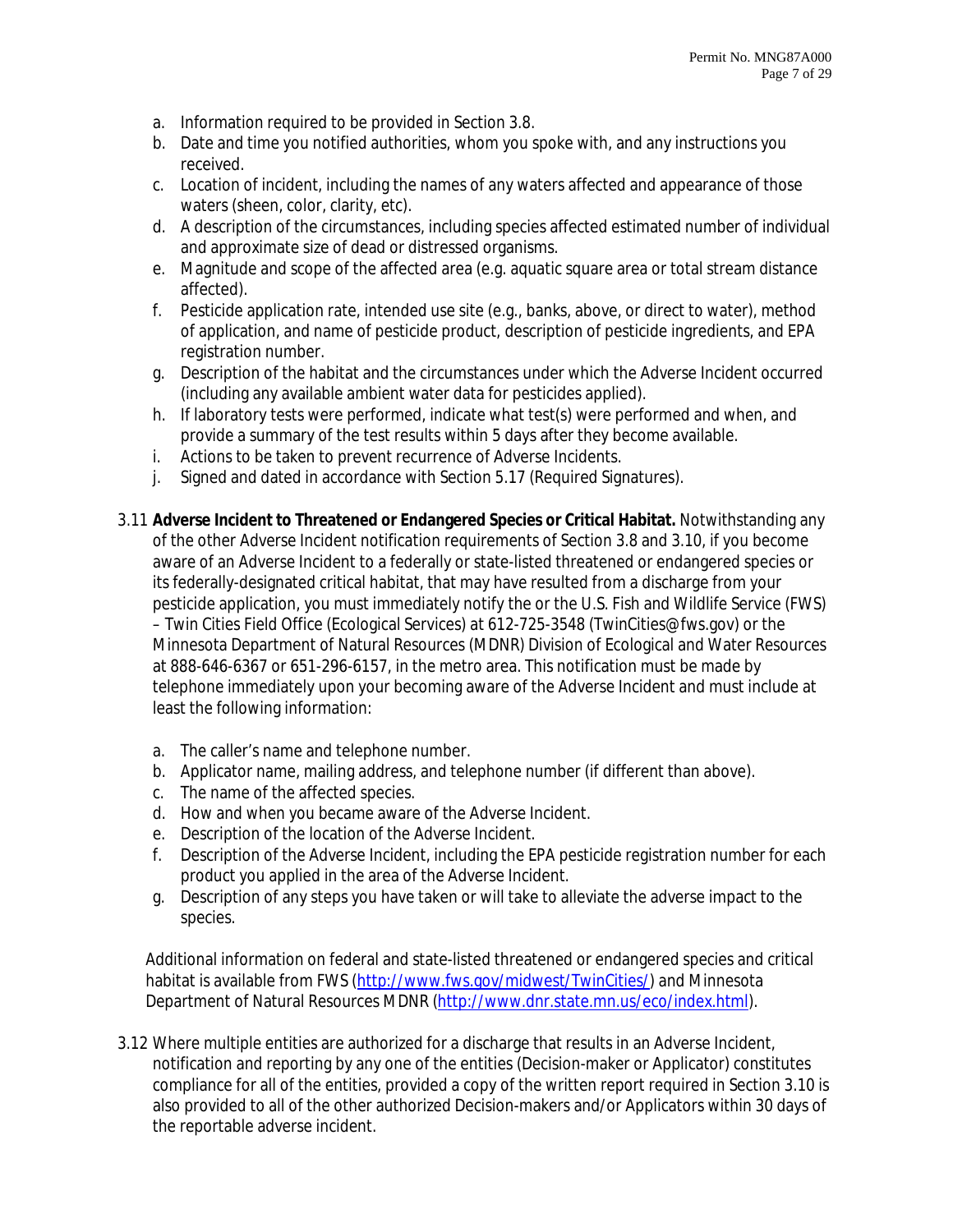#### **Corrective Action**

- 3.13 If any site-monitoring activities conclusively indicate that you failed to meet the basic requirements in Sections 3.1 through 3.4 of this Permit, you must review and, as necessary, revise the evaluation and selection of your pest management measures to ensure that the situation is eliminated and will not be repeated in the future.
- 3.14 If any of the following situations occur, Decision-makers and Applicators must review and, as necessary, revise the evaluation and selection of your pest management measures to ensure that the situation is eliminated and will not be repeated in the future:
	- a. An unauthorized release or discharge associated with the application of pesticides (e.g., spill, leak, or discharge not authorized by this or another NPDES/SDS permit) occurs.
	- b. You become aware, or MPCA concludes, that your control measures are not adequate/sufficient for the discharge to meet applicable water quality standards.
	- c. An inspection or evaluation of your activities by an MPCA official or local entity reveals that modifications to the control measures are necessary to meet the non-numeric effluent limits in this permit.
	- d. You observe, or are otherwise made aware of, a Reportable Adverse Incident.
- 3.15 If you determine that changes to your pest management measures are necessary to eliminate any situation identified in Section 3.13 and 3.14, such changes must be made before the next pesticide application that results in a discharge if practicable, or if not, as soon as possible thereafter.
- 3.16 The occurrence of a situation identified in Section 3.13 and 3.14 may constitute a violation of the permit. Correcting the situation does not absolve you of liability for any original violation. However, failure to comply with Sections 3.13 and 3.14 constitutes an additional permit violation. The MPCA will consider the appropriateness and promptness of corrective action in determining enforcement responses to permit violations.
- 3.17 The MPCA or a court may impose additional requirements and schedules of compliance, including requirements to submit additional information concerning the condition(s) triggering corrective action or schedules and requirements more stringent than specified in this permit. Those requirements and schedules will supersede those of Section 3.13 and 3.14 if such requirements conflict.

#### **Recordkeeping**

- 3.18 Decision-makers and Applicators must keep written records as required in this permit. These records must be accurate and complete and sufficient to demonstrate your compliance with the conditions of this permit. You can substitute records and documents developed for other obligations, such as requirements FIFRA and state or local pesticide programs, provided all requirements of this permit are satisfied.
- 3.19 Decision-makers and Applicators shall keep records of acres or linear miles treated and/or the amount of pesticide applied (in gallons) for all activities covered under this general permit. The records must be kept up-to-date to help you determine if your permitted discharge meets the Thresholds as identified in Section 1.4.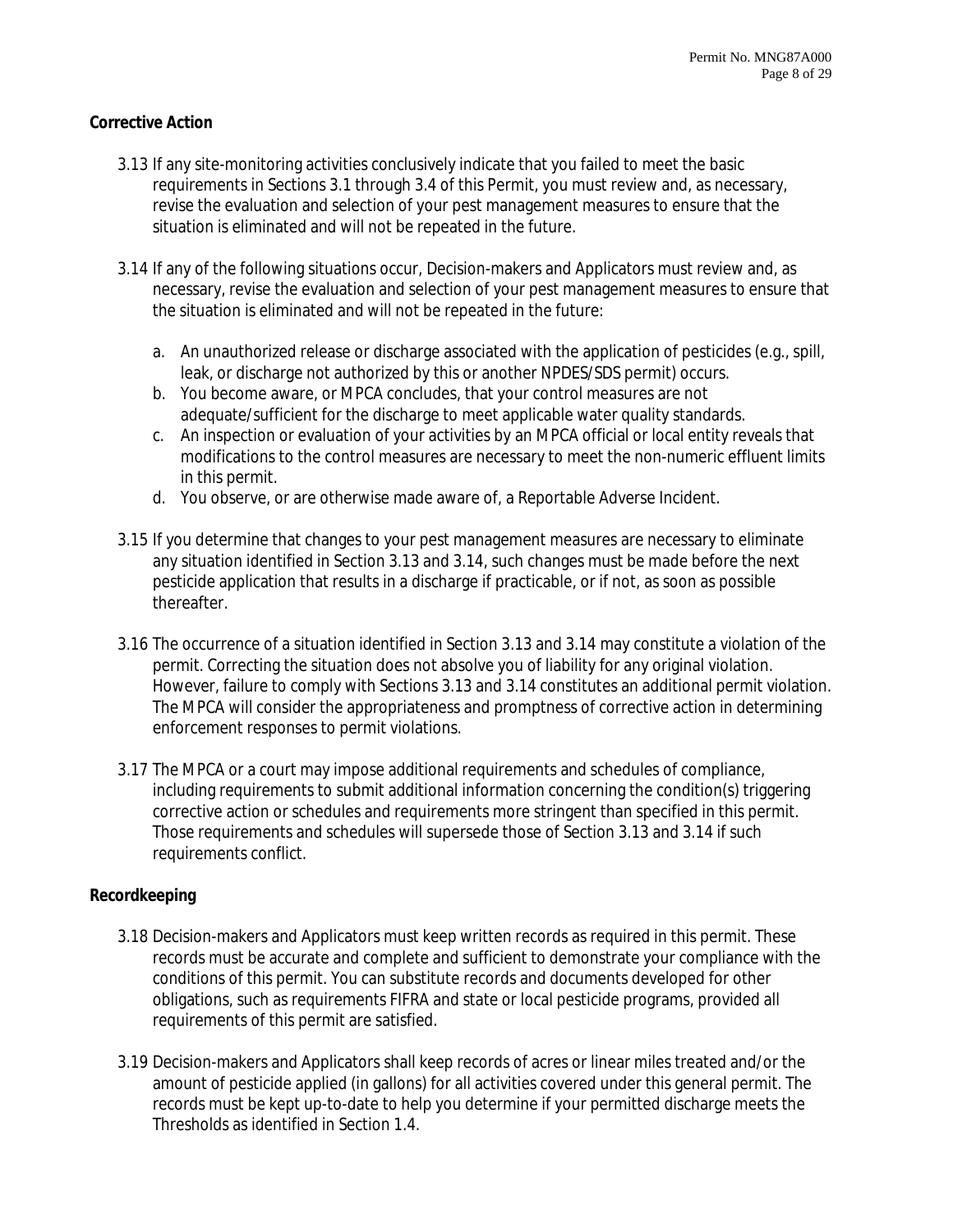- 3.20 Decision-makers and Applicators must keep the following records:
	- a. A copy of any Adverse Incident Reports Section 3.10.
	- b. Your rationale for any determination that reporting of an identified Adverse Incident is not required consistent with allowances in Section 3.9.
- 3.21 Applicators must retain the following records required under authority of the Minnesota Department of Agriculture. When an application is performed by a for-hire Applicator, the Applicator is required to give a copy of the records to the Decision-maker (customer):
	- a. Name of Target pest.
	- b. Name of Applicator (individual and company), including license number and company address.
	- c. Pesticide application date(s) and time(s).
	- d. Brand name of the pesticide, the EPA registration number, and dosage used.
	- e. Location of the site where the pesticide was applied, including number of units treated (acres or linear feet, or gallons of pesticide applied).
	- f. Temperature, wind speed, and wind direction at time of each pesticide application.
	- g. Documentation of equipment calibration.
	- h. Whether or not visual monitoring was conducted during pesticide application and if not, why not and whether monitoring identified any possible or observable adverse incidents caused by application of pesticides.

## **4. Requirements for Decision-makers that Must Submit a NOI**

## **Authorization to Discharge under This Permit**

- 4.1 To obtain authorization under this permit, a Decision-maker must meet the eligibility requirements identified in Section 1.1 and if so required, submit a NOI in accordance with Section 1.4 (Thresholds) of this Permit.
- 4.2 Decision-makers are authorized to discharge under this permit as follow:

| Type                                                                                                                                                          | <b>NOI Submission</b><br><b>Deadline</b>            | <b>Discharge Authorization Date</b>                                                                                                                                                                                                                    |
|---------------------------------------------------------------------------------------------------------------------------------------------------------------|-----------------------------------------------------|--------------------------------------------------------------------------------------------------------------------------------------------------------------------------------------------------------------------------------------------------------|
| Any Decision-maker not<br>required to submit an NOI.                                                                                                          | Not applicable                                      | Immediately upon beginning the<br>discharge.                                                                                                                                                                                                           |
| Decision-makers whose<br>discharge begins before<br>final permit issuance, and<br>that meet the criteria in<br>Section 1.4 requiring<br>submission of an NOI. | Due between<br>April 30, 2012<br>and July 30, 2012. | Immediately upon beginning to<br>discharge. Authorization granted<br>until July 30, 2012. If MPCA receives<br>a complete and accurate NOI on or<br>before July 30, 2012, uninterrupted<br>coverage continues.                                          |
| Decision-makers whose<br>discharge begins after final<br>permit issuance and that<br>meet the criteria in Section<br>1.4 requiring submission of<br>an NOI.   | Due prior to<br>exceeding a<br>Threshold.           | Immediately upon beginning to<br>discharge, until the discharge<br>exceeds a Threshold. If a Decision-<br>maker submits an NOI after July 30,<br>2011, they are reauthorized after<br>MPCA notifies them of receipt of a<br>complete and accurate NOI. |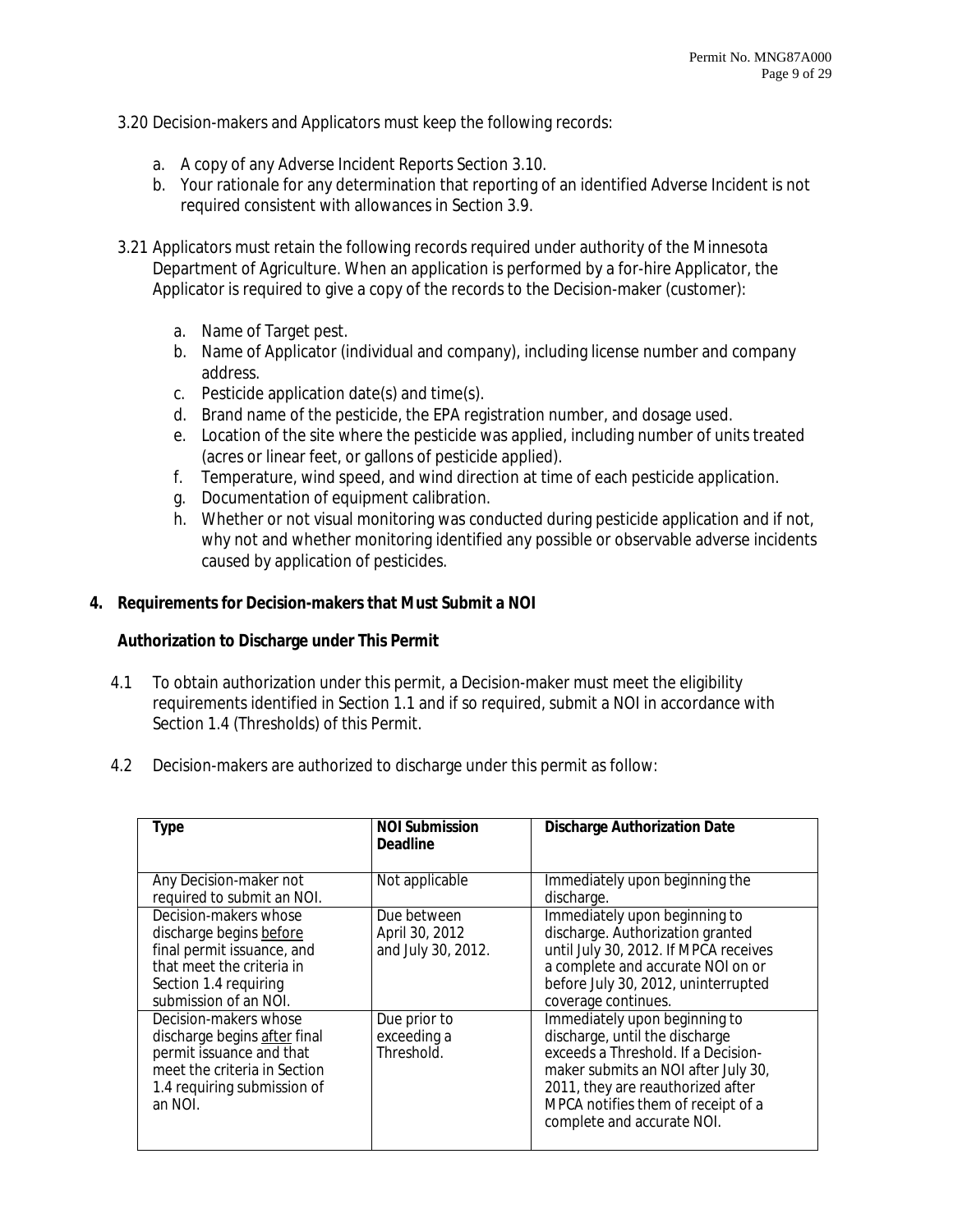| Decision-makers whose<br>discharge is in response to a<br>declared pest emergency<br>situation, as defined in<br>Section 6.16 for which that<br>activity triggers the NOI<br>requirement identified in<br>Section 1.4.                                                                               | No later than 30<br>days after<br>beginning<br>discharge but no<br>earlier than<br>April 30, 2012.                                                                                                                                               | Immediately, for activities<br>conducted in response to declared<br>emergency situation. A complete<br>and accurate NOI shall be submitted<br>within 30 days of the declared<br>emergency. Coverage is<br>reauthorized after MPCA notifies<br>them of receipt of a complete and<br>accurate NOI.                                                                                                                  |
|------------------------------------------------------------------------------------------------------------------------------------------------------------------------------------------------------------------------------------------------------------------------------------------------------|--------------------------------------------------------------------------------------------------------------------------------------------------------------------------------------------------------------------------------------------------|-------------------------------------------------------------------------------------------------------------------------------------------------------------------------------------------------------------------------------------------------------------------------------------------------------------------------------------------------------------------------------------------------------------------|
| Any Decision-makers<br>requiring permit coverage<br>for a treatment area not<br>within the pest<br>management area<br>identified on a previously<br>submitted NOI. (If the<br>Decision-maker cannot<br>determine whether a<br>revised NOI is needed, the<br>Decision-maker may<br>contact the MPCA.) | At least 10 days<br>before beginning<br>to discharge in<br>that newly<br>identified area<br>unless discharges<br>are in response to<br>a declared pest<br>emergency, in<br>which case not<br>later than 30 days<br>after beginning<br>discharge. | After MPCA notifies the Decision-<br>maker of receipt of a complete and<br>accurate NOI, unless discharges are<br>in response to a declared pest<br>emergency.<br>If a declared pest emergency, a<br>complete and accurate NOI shall be<br>submitted within 30 days of the<br>declared emergency. Coverage is<br>reauthorized after MPCA notifies<br>Decision-maker of receipt of a<br>complete and accurate NOI. |

- 4.3 Coverage is for the Decision-maker who filed a NOI, including its employees, contractors, subcontractors, Applicators (commercial/for-hire applicators) and other agents, for all activities identified on the NOI. Applicators that are not also Decision-makers do not need to submit a NOI.
- 4.4 Electronic reporting of the NOI (eNOI) will be available online beginning April 30, 2012. If required to submit an NOI, a Decision-maker must submit the NOI once, in accordance with the deadlines in Section 4.2. The Decision-maker must prepare and submit the NOI using MPCA's electronic Notice of Intent system (eNOI) available on MPCA's website (www.pca.state.mn.us/pesticidepermit) unless eNOI is otherwise unavailable or the Decisionmaker has obtained a waiver from the requirement to use eNOI for submission of the NOI. Decision-makers waived from the requirement to use eNOI for NOI submission must certify on paper that use of eNOI will incur undue burden or expense over the use of a paper form and then provide a basis for this determination. MPCA will notify Decision-makers of complete and accurate NOIs received. Late NOIs will be accepted, but authorization to discharge will not be retroactive.
- 4.5 Based on a review of your NOI or other information, the MPCA may coverage for further review, notify you that additional effluent limitations are necessary, or may deny coverage under this permit and require submission of an application for an individual NPDES/SDS permit, as detailed in Section 4.39-4.42. In these instances, the MPCA will notify you in writing of the delay, of the need for additional effluent limits, or of the request for submission of an individual NPDES/SDS permit application.

## **Technology-Based Effluent Limits**

# **Pesticide Management Measures**

4.6 If you discharge pollutants as a result of the application of pesticides for the sole purpose of pesticide research and development (defined in Section 6.39), you are not required to fully implement Section 4.8 – 4.10 for such discharges, but you still must implement Section 3.1-3.5 to the extent that its requirements do not compromise the research design.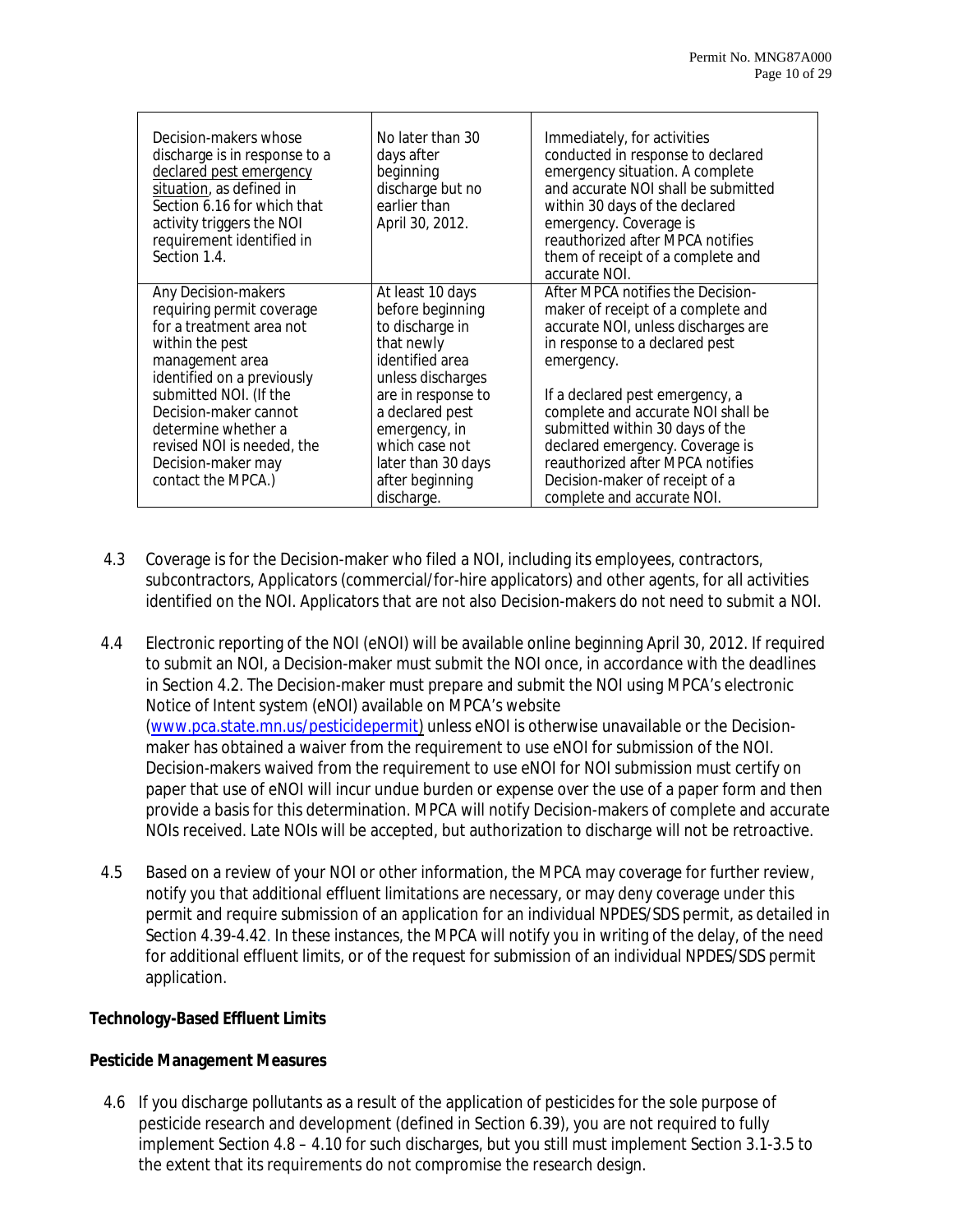4.7 Decision-makers that submit a NOI are required to evaluate, select, and implement site-specific control measures that reduce and/or eliminate discharges of pesticides to waters of the state to the extent technologically available and economically practicable and achievable to meet the effluent limits in Section 3.1-3.5 and 4.8-4.10 of the permit. Control measures can be actions (including processes, procedures, schedules of activities, prohibitions on practices and other management practices), or structural or installed devices to minimize discharges of pesticides to waters of the state.

## **Part 1: Identify the Problem**

- 4.8 Prior to the first pesticide application covered under this permit that will result in a discharge to waters of the state, and at least once each year thereafter during which you will have a discharge, you must do the following for each pest management area:
	- a. **Establish densities which serve as action threshold(s)** for implementing pest management strategies. The action threshold is a point at which pest populations or environmental conditions indicate that pest control action must be taken. Action thresholds help determine both the need for control action and the proper time of such actions. You must establish densities for larval and adult mosquitoes and other flying insect pest populations.
	- b. Identify target mosquito or other flying insect pests to develop a **species-specific control strategy** based on developmental and behavioral considerations for each species.
	- c. **Identify known breeding sites** for source reduction, larval control, and habitat management.
	- d. **Analyze existing surveillance data** to identify new/unidentified sources of mosquito or other flying insect pest production as well as sites that have recurring pest problems.
	- e. In the event there are no data for your pest management area in the past calendar year, use other available data as appropriate to meet the permit conditions in a through d above.

# **Part 2: Pest Management Strategies**

- 4.9 Prior to the first pesticide application covered under this permit that will result in a discharge to waters of the state, and at least once each year thereafter during which you will have a discharge, you must select and implement for each pest management area efficient and effective pest management strategies that most successfully minimize discharges resulting from application of pesticides to control mosquitoes or other flying insect pests, including the use of pesticide and non-pesticide methods. In developing your pest management strategies, you must evaluate the following management options considering impact to water quality, non-target organisms, pest resistance, feasibility, and cost effectiveness:
	- a. No action.
	- b. Prevention.
	- c. Mechanical/physical methods.
	- d. Cultural methods.
	- e. Biological control agents.
	- f. Pesticides.

# **Part 3: Pesticide Use**

4.10 If a pesticide is selected for managing pests and application of the pesticide will result in a discharge to waters of the state, you must: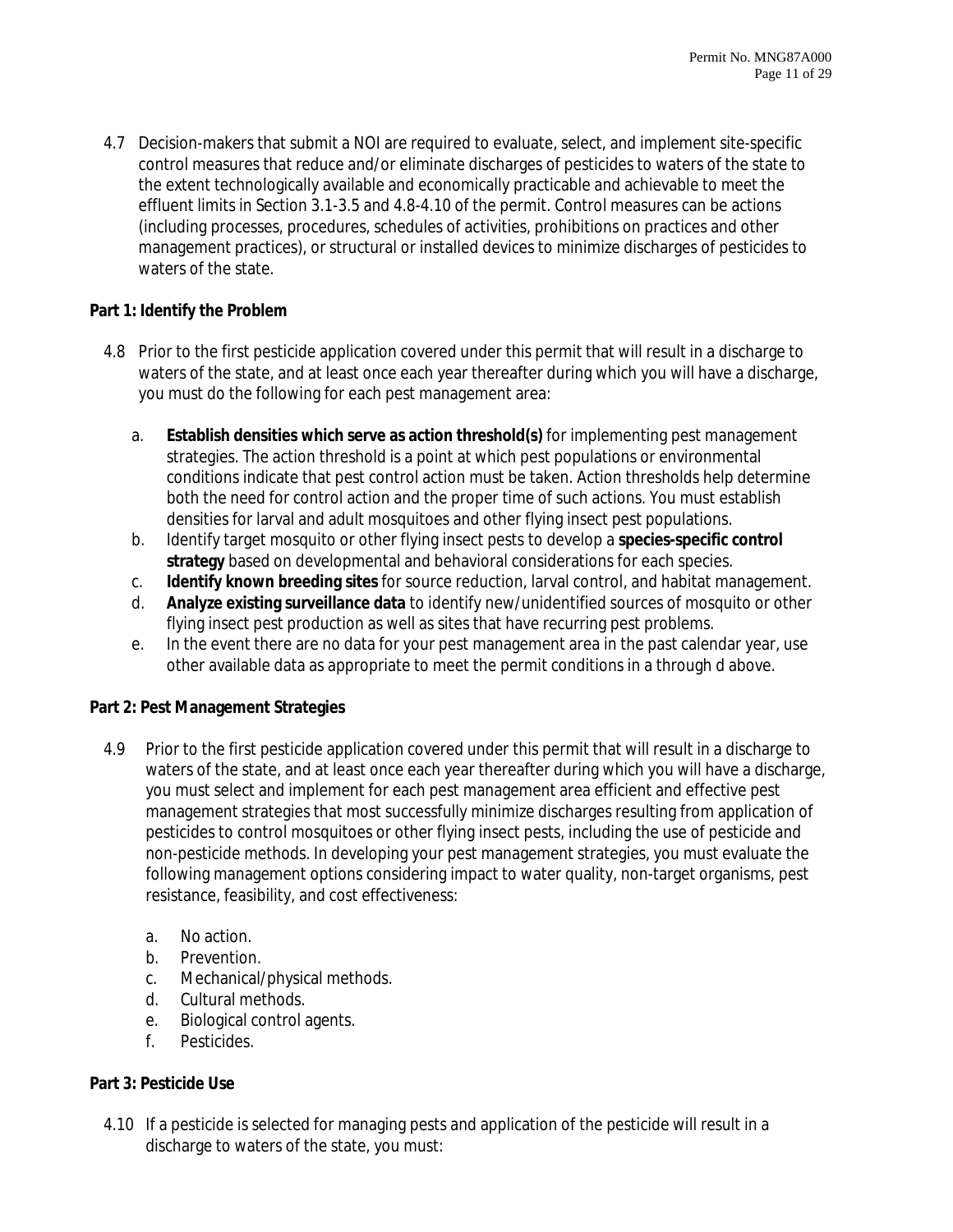- a. Conduct surveillance prior to each pesticide application to assess the pest management area and to determine when action thresholds are met which necessitate the need for pest management.
- b. Assess environmental conditions prior to each pesticide application (e.g. temperature, wind speed, and wind direction in the treatment area) to identify conditions which support development of pest populations and are suitable for control activities.
- c. Reduce the impact on the environment and non-target organisms by applying the pesticide only when the action threshold has been met.
- d. Consider using larvicides as the primary pesticide for mosquito or other flying insect pest control when the larval action threshold has been met.
- e. Use adulticides only where the adult action threshold has been met.

# **Pesticide Discharge Management Plan (PDMP) for Large Entities**

- 4.11 Decision-makers required to submit a NOI and are a Large Entity (defined in Section 6.25), must prepare a PDMP for discharges from all treatment areas covered under this permit prior to submittal of the NOI. The PDMP does not contain effluent limitations; the limitations are contained in Sections 3.1-3.5 and Sections 4.8-4.10 of this Permit. One PDMP may cover one or more treatment areas for each pesticide application activity.
- 4.12 The PDMP is intended to document the evaluation and selection of control measures. The additional documentation requirements (see Adverse Incidents and Recordkeeping Sections of this permit) are intended to document the implementation (including inspection, maintenance, monitoring, and corrective action) of the permit requirements. In your PDMP, you may refer to procedures in other documents that meet the requirements of this permit. If you reference other documents, you must keep a copy of relevant portions of those documents with your PDMP and make it available for review consistent with Sections 4.25 and 4.26 (PDMP Availability).
- 4.13 Your PDMP must contain the following elements:
	- a. Pesticide Discharge Management Team.
	- b. Problem Description.
	- c. Control Measures Description.
	- d. Schedules and Procedures.
		- 1) Spill Response Procedures.
		- 2) Adverse Incident Response Procedures.
	- e. Signature Requirements.

## **PDMP – Team**

- 4.14 You must identify the persons (by name or title) that comprise the team as well as their individual responsibilities, including:
	- a. Person(s) responsible for managing pests in the treatment area described below.
	- b. Person(s) responsible for developing and revising the PDMP.
	- c. Person(s) responsible for taking corrective actions where required.
	- d. Person(s) responsible for pesticide applications. If Applicator is unknown at the time of plan development, indicate whether or not a for-hire Applicator will be used.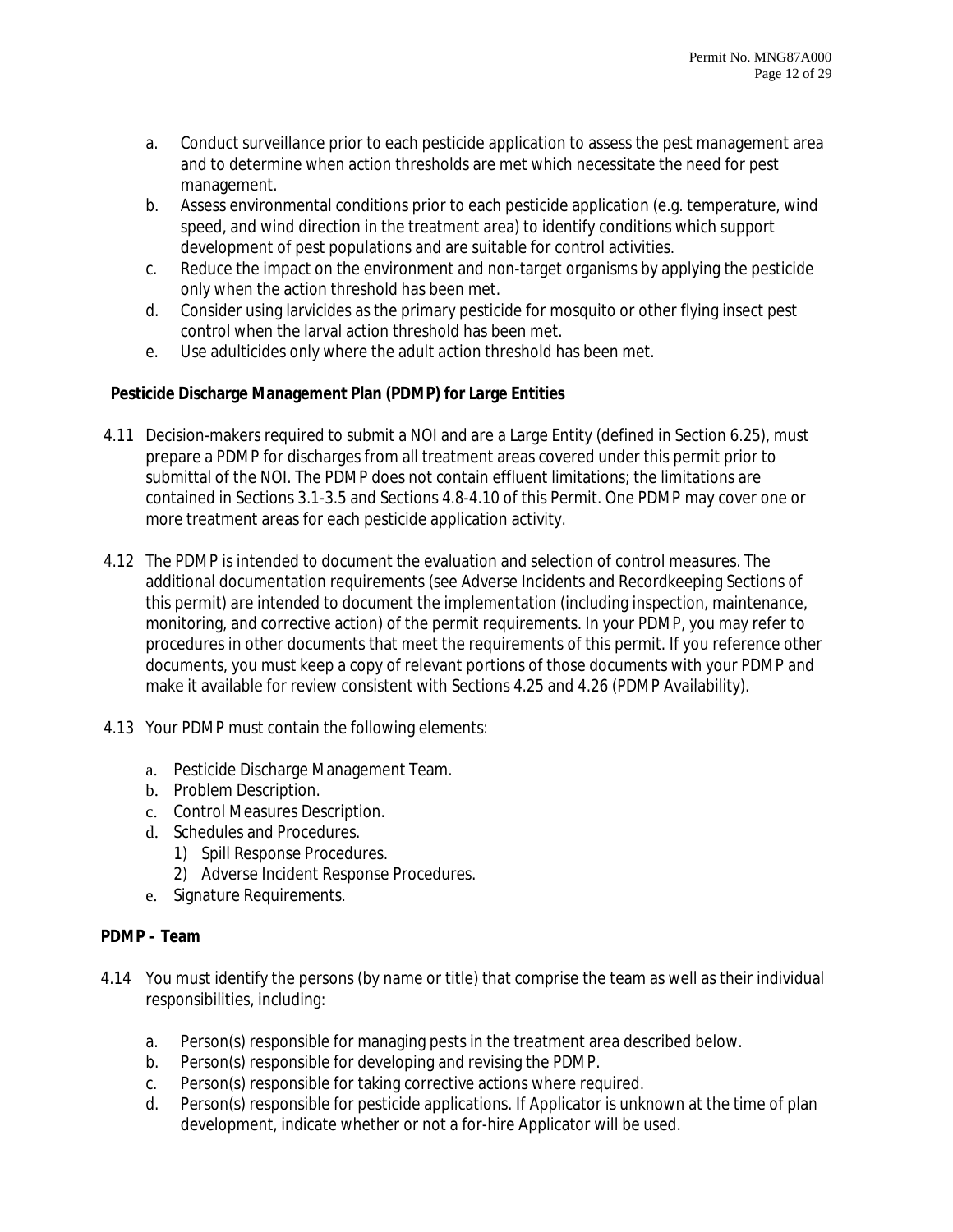4.15 Identification of team members must include any written agreement(s), such as a for-hire Applicator, that specify the division of responsibilities between Decision-makers and Applicators as necessary to comply with the provisions of this permit.

## **PDMP – Problem and Pest Management Area Description**

- 4.16 You must document the pest problem in your pest management area as required in Section 4.8 of this permit, including, but not limited to, identification of the target pest(s), source of the pest problem, and source of data used to identify the problem, action thresholds, and how they were determined.
- 4.17 You must include a general location map (e.g., USGS quadrangle map, a portion of a city or county map, or other map) that identifies the geographic boundaries of the area to which the plan applies and location of the waters of the state.
- 4.18 You must document any water(s) identified as impaired by a substance which either is an active ingredient or a degradate of such an active ingredient.

#### **PDMP - Control Measure Description**

4.19 You must document your evaluation of control measures for your pest management area. You must document the control measures you will implement to comply with the effluent limitations required in Section 3.1 – 3.5 and 4.8 – 4.10. Include in the description the active ingredient(s) evaluated.

#### **PDMP - Schedules and Procedures**

- 4.20 You must document schedules and procedures in your PDMP pertaining to control measures and pest management measures used to comply with the "Effluent Limitations" in Section 3.1 – 3.5 and 4.8 – 4.10 of this Permit, including:
	- a. Spill Response Procedures At a minimum, Decision-makers must have:
		- 1) Procedures for expeditiously stopping, containing, and cleaning up leaks, spills, and other releases to waters of the states. Employees who may cause, detect, or respond to a spill or leak must be trained in these procedures and have necessary spill response equipment available. If possible, one of these individuals should be a member of the PDMP team.
		- 2) Procedures for notification of appropriate facility personnel, emergency response agencies, and regulatory agencies.
	- b. Adverse Incident Response Procedures At a minimum, Decision-makers must have:
		- 1) Procedures for responding to any adverse incident resulting from pesticide applications;
		- 2) Procedures for notification of the adverse incident, both internal to the Decision-maker's agency/organization and external. Contact information for state/federal permitting agency, nearest emergency medical facility, and nearest hazardous chemical responder must be in locations that are readily accessible and available.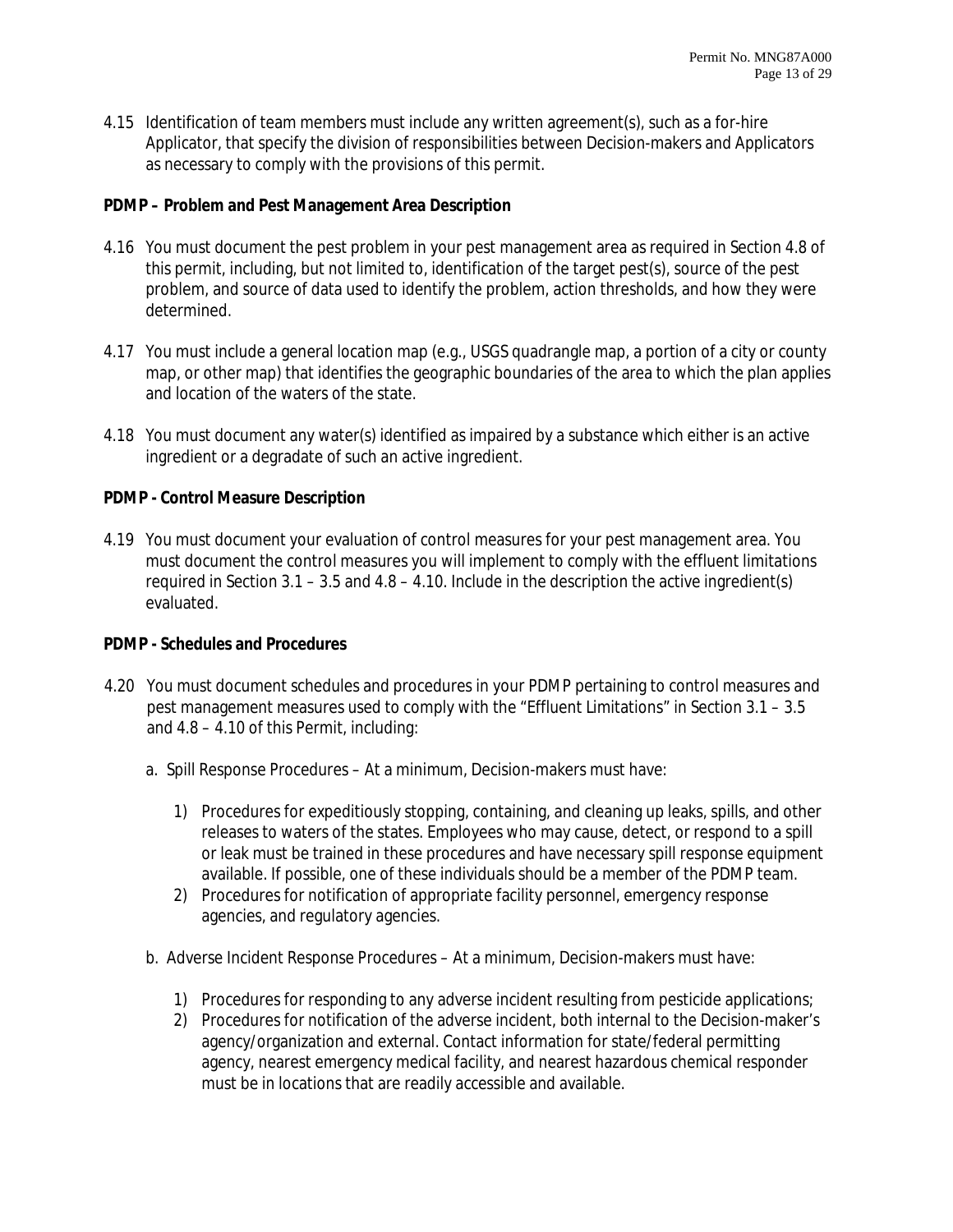## **PDMP – Signature and Modifications**

- 4.21 You must sign, date, and certify your PDMP in accordance with Section 5.17 (Required Signatures).
- 4.22 You must modify your PDMP whenever necessary to address any of the triggering conditions for corrective action in Section 3.13 and 3.14 (Corrective Action) or when a change in pest control activities significantly changes the type or quantity of pollutants discharged.
- 4.23 Changes to your PDMP must be made before the next pesticide application that results in a discharge, if practicable, or if not, as soon as possible thereafter. The revised PDMP must be signed and dated in accordance with Section 5.17.
- 4.24 You must review your PDMP at a minimum once per calendar year and whenever necessary to update the pest problem identified and pest management strategies evaluated for your pest management area.

## **PDMP – Availability**

- 4.25 You must retain a copy of the current PDMP, along with all supporting maps and documents, at the address provided in the NOI. The PDMP and all supporting documents must be readily available, upon request, and copies of any of these documents provided, upon request, to the MPCA or agencies governing discharges or pesticide applications within their respective jurisdictions.
- 4.26 The MPCA may provide copies of your PDMP or other information related to this permit that is in its possession to members of the public. Any Confidential Business Information (CBI), as defined in Minn. Stat. § 116.075 (40 CFR pt. 2), may be withheld from the public provided that a claim of confidentiality is properly asserted and documented in accordance with Minn. R. 7000.1300 (40 CFR pt. 2). However, confidential business information (CBI) must be submitted to the MPCA if requested, and may not be withheld from those staff within the MPCA or local/federal agencies cleared for CBI review (See Section 5.19, Confidential Information).

## **Corrective Action Documentation**

- 4.27 Decision-makers required to submit a NOI, for situations identified in Section 3.13 and 3.14 that do not include Adverse Incidents, must document the situation triggering corrective action and the planned corrective action within fifteen (15) days of becoming aware of the situation and retain a copy of this documentation. This documentation must include, but is not limited to the following information:
	- a. Identification of the condition triggering the need for corrective action review, including any ambient water quality monitoring that assisted in determining that discharges did not meet water quality standards.
	- b. Date the problem was identified.
	- c. Brief description of the situation.
	- d. Brief description of how the problem was identified, how you learned of the situation, and date you learned of the situation.
	- e. Summary of corrective action taken or to be taken including date initiated and date completed or expected to be completed.
	- f. Any measures to prevent reoccurrence of such a problem.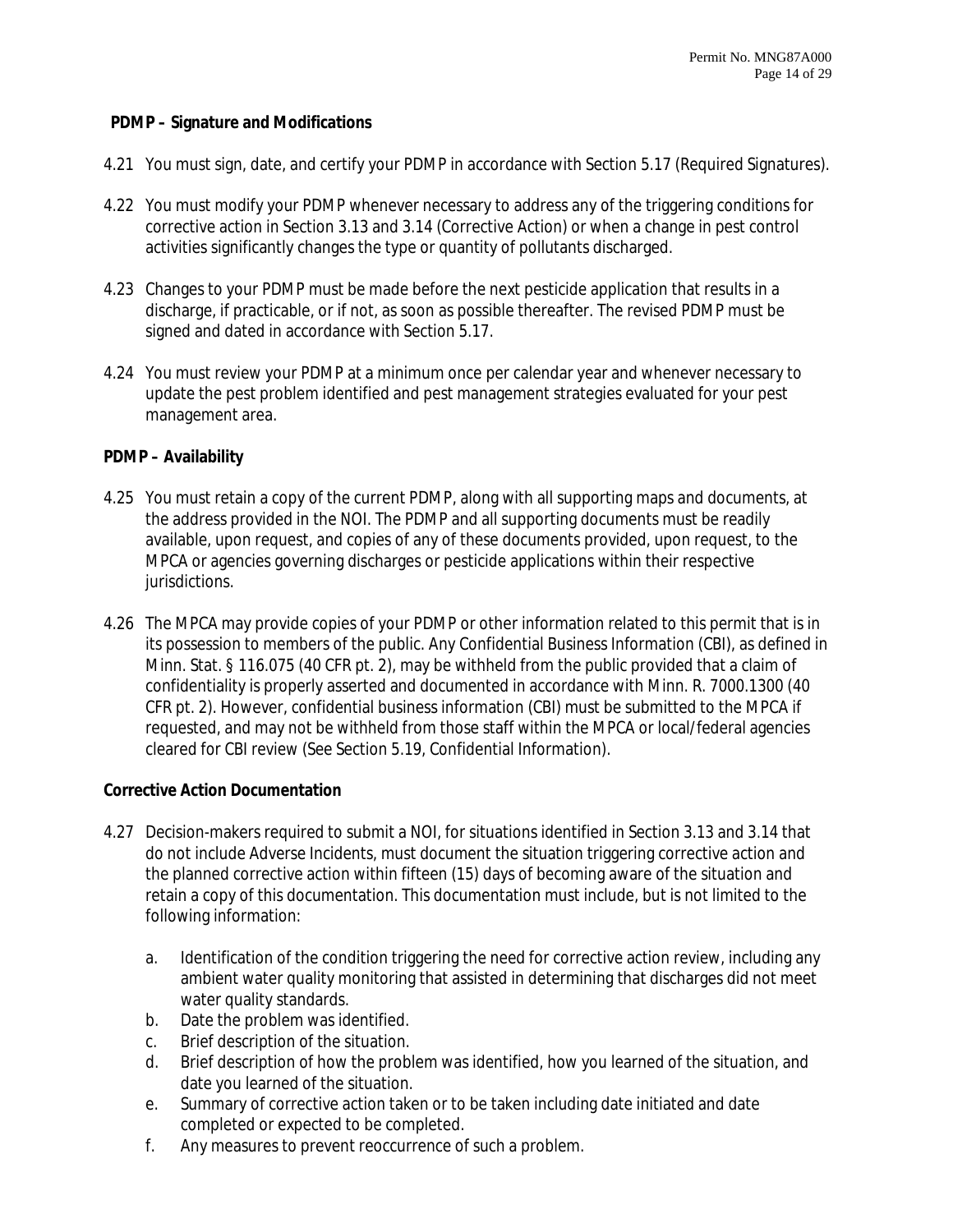g. For large entities, include whether PDMP modifications are required as a result of the problem.

## **Recordkeeping**

- 4.28 In addition to the recordkeeping requirements under Section 3.18 through 3.21 of this permit, Decision-makers who submit a NOI are required to keep records listed below at the address provided on the NOI. This includes recordkeeping requirement under Section 3.21 of this permit, which is required by Minnesota Department of Agriculture to be recorded by any for-hire Applicators and copied to the Decision-maker (customer).
	- a. A copy of the NOI submitted to the MPCA, any correspondence exchanged between you and the MPCA specific to coverage under this permit, and your assigned permit tracking number.
	- b. Documentation of any equipment cleaning, calibration, and repair (only if Decision-maker is also the Applicator)
	- c. Description of pest management measures(s) implemented prior to the first pesticide application.
	- d. Target pest(s) and pest density prior to pesticide application.
	- e. Identification of any waters, either by name or by location, to which you discharged any pesticide(s).
	- f. Quantity of each pesticide product applied to each treatment area.
	- g. Whether or not visual monitoring was conducted during pesticide application and/or postapplication and if not, why not and whether monitoring identified any possible or observable adverse incidents caused by application of pesticides.

## **Recordkeeping for Large Entities**

- 4.29 In addition to Section 4.28, any Decision-maker required to submit an NOI and is a Large Entity must retain the following records at the address provided on the NOI:
	- a. A copy of the PDMP, including any modifications made to the PDMP during the term of this permit.
	- b. Copy of Annual Reports submitted to MPCA.
	- c. Action Thresholds.
	- d. Method and/or data used to determine that action threshold(s) has been met.
- 4.30 All required records must be documented as soon as possible but no later than 15 days following pesticide application. You must retain any records required under this permit for at least 5 years after the date of pesticide application. You must make available to the MPCA, including an authorized representative of MPCA, all records, including electronic records, kept under this permit upon request and provide copies of such records, upon request.

## **Annual Reporting for Large Entities**

4.31 If you submitted a NOI and are considered a Large Entity, you must submit an Annual Report to the MPCA by February 15 for all pesticide activities covered under this permit occurring during the previous calendar year. You must retain a copy for your records. The report shall be completed on MPCA's Annual Report form. The first Annual Report is due February 15, 2013, for facilities that discharged during 2012.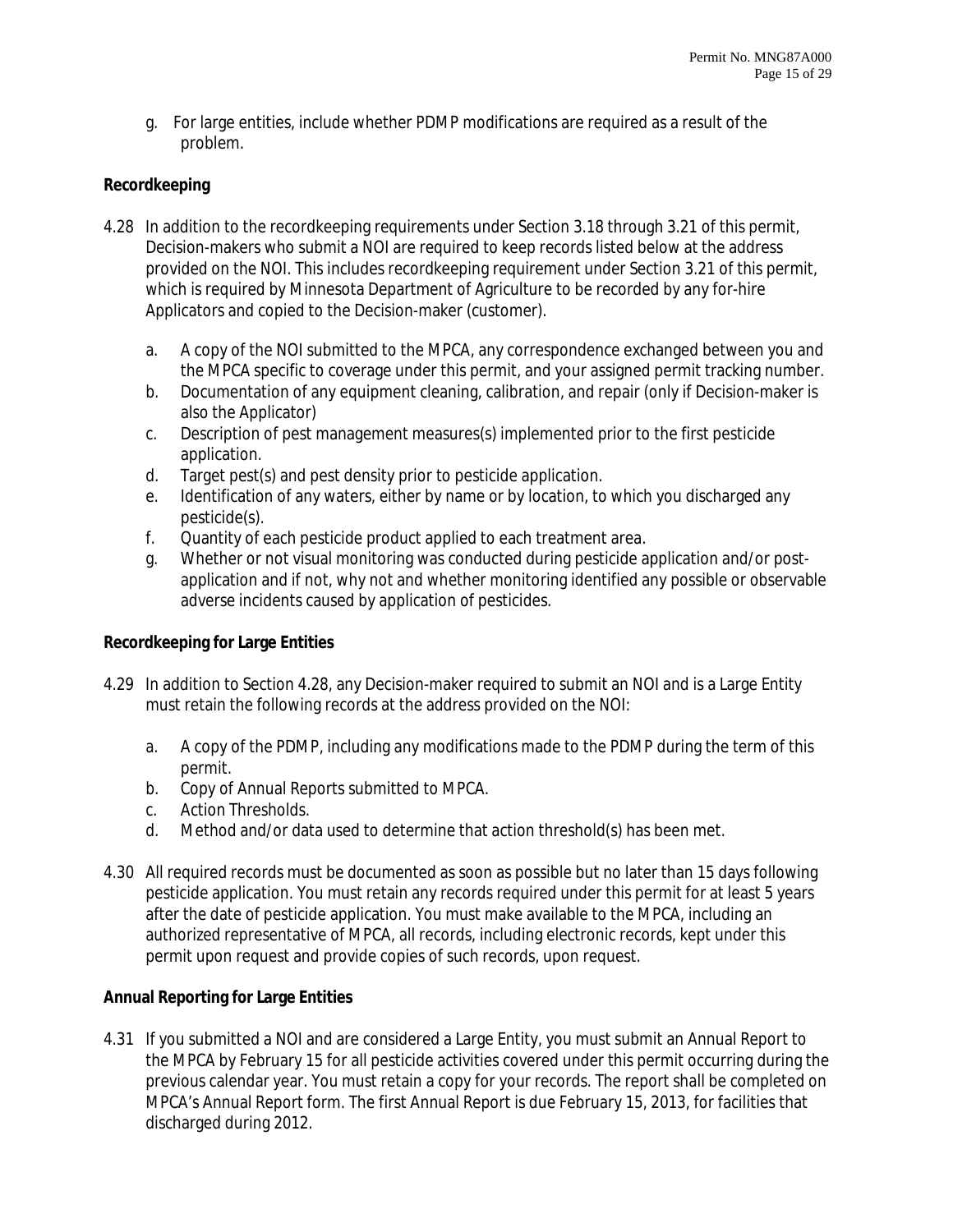- 4.32 Once you meet the obligation to submit an Annual Report, you must submit an Annual Report each calendar year thereafter for the duration of coverage under this general permit. If pesticide application does not occur in a subsequent calendar year, you may check the "No Discharge" box on the Annual Report form for that year.
- 4.33 The Annual Report must include information for the previous calendar year. The first annual report must include activities for the portion of the calendar year after the effective receipt date of the NOI. If the effective date is after November 1, you are not required to submit an Annual Report for that first partial year but must submit annual reports thereafter, with the first Annual Report submitted also including information from the first partial year.
- 4.34 When you terminate permit coverage, as specified in Sections 4.36 4.38, you must submit an Annual Report for the portion of the year up through the date of your termination. The Annual Report must be postmarked no later than 45 days after your termination date, or February 15 of the following year, whichever is earlier.
- 4.35 The Annual Report must contain the following information:
	- a. Decision-maker name.
	- b. NPDES/SDS permit tracking number(s).
	- c. Contact person name, title, e-mail address (if any), and telephone number.
	- d. For each pest treatment area, report the following information:
		- 1) Identification of any waters or other treatment area either by name or by location, including size and Latitude and Longitude, to which you discharged any pesticide(s).
		- 2) Pesticide use pattern(s) and target pest(s).
		- 3) Total amount of each pesticide product applied for the reporting year listed by the EPA registration number(s) and by application method (e.g., aerially by fixed-wing or rotary aircraft, broadcast spray, etc.).
		- 4) Whether this pest control activity was addressed in your PDMP prior to pesticide application.
		- 5) If applicable, a Report of any Adverse Incidents as a result of these treatment(s).
		- 6) A description of any corrective action(s), including spill responses, resulting from pesticide application activities and the rationale for such action(s).

# **Terminating Coverage**

- 4.36 Decision-makers required to submit a NOI must submit a complete and accurate Permit Change Request form to terminate permit coverage. Authorization to discharge under this permit terminates after the Decision-maker receives either written or electronic notification by the MPCA that permit coverage has been terminated. You are responsible for meeting the terms of this permit until your authorization is terminated.
- 4.37 You must submit a Permit Change Request form within 30 days after one of the following conditions has been met:
	- a. You have ceased all discharges from the application of pesticides for which you obtained permit coverage and you do not expect to discharge during the remainder of the permit term for the activity identified in Section 1.1 including, but not limited to monitoring, reporting and recordkeeping; or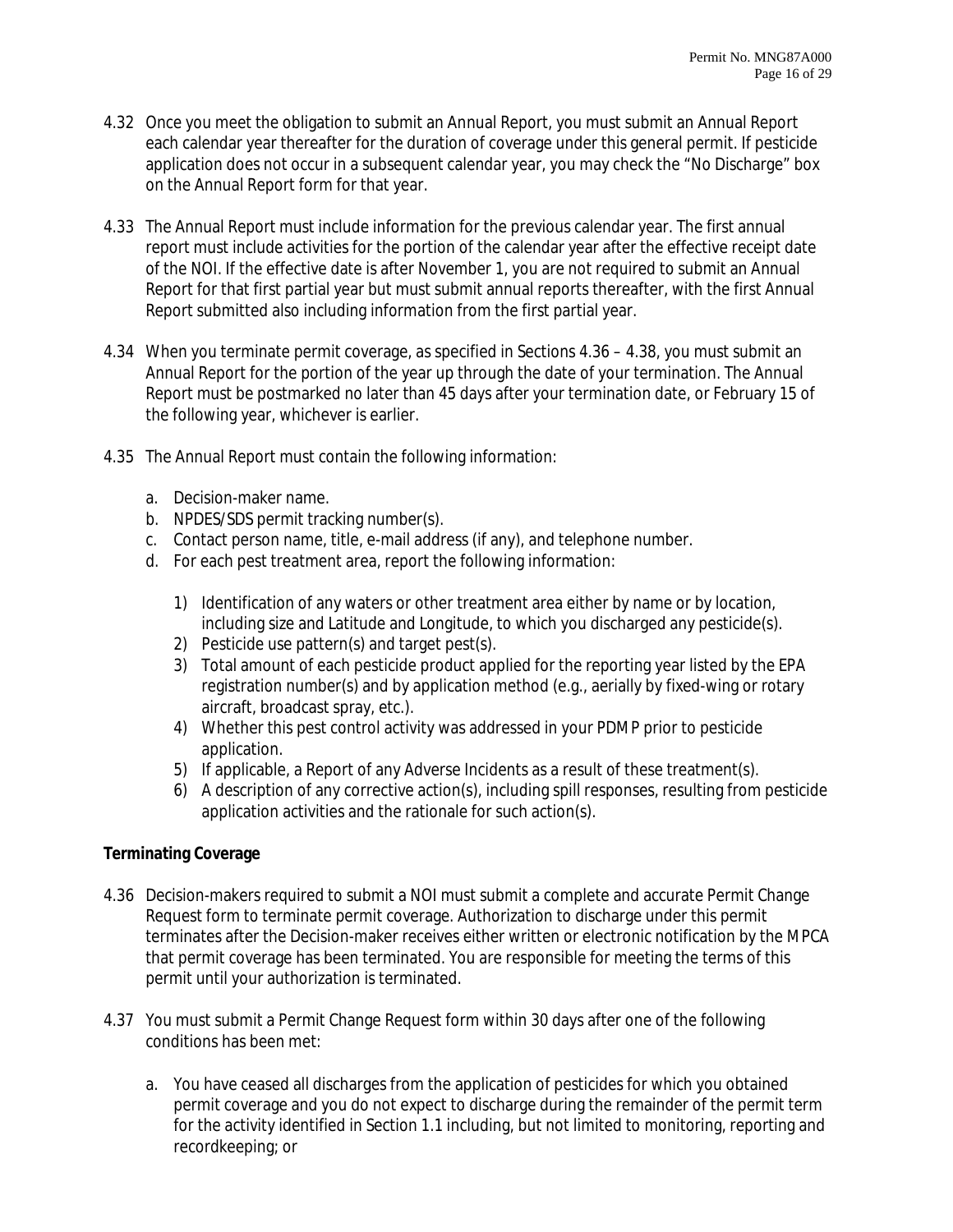b. You have obtained coverage under an individual permit or an alternative general permit for all discharges required to be covered by an NPDES/SDS permit, unless you obtained coverage consistent with Section 4.39-4.44 below, in which case no Permit Change Request form is required.

If you submit a Permit Change Request form without meeting one of the above conditions, your form is not valid.

4.38 Decision-makers are required to submit Annual Reports pursuant to Section 4.31 – 4.35 and must file an Annual Report for the portion of the year up through the date of termination. The Annual Report is due no later than 45 days after termination date.

## **Individual or Alternative General Permits**

## **MPCA Requiring Coverage under an Individual or Alternative General Permit**

- 4.39 The MPCA may require you to obtain authorization to discharge under either an individual NPDES/SDS permit or an alternative NPDES/SDS general permit in accordance with 40 CFR § 122.64 and § 124.5, and Minn. R. ch. 7001.
- 4.40 If MPCA requires you to apply for an individual NPDES/SDS permit, the MPCA will notify you in writing that a permit application is required. This letter will include a brief statement of the reasons for this decision and will provide application information, including a deadline to file the permit application. The MPCA may grant additional time to submit the application if you submit a request setting forth reasonable grounds for additional time.
- 4.41 If you are covered under this permit and fail to submit an individual NPDES/SDS permit application as required by the MPCA, then the this permit's coverage to you is terminated at the end of the day specified by the MPCA as the deadline for application submittal. The MPCA may take appropriate enforcement action for any unpermitted discharge.
- 4.42 If during the course of this general permits' term the water of the state being discharged to is listed as Impaired pursuant to Section 303(d) of the CWA for a pesticide or its degradates, and general permit coverage is for the discharge of that specific pesticide or one of its degradates, you shall notify the MPCA whether you will retain coverage under the general permit and thus are required to change the pesticide being used, or obtain an individual permit or an alternative general permit by meeting the requirements of Sections 4.43 and 4.44. The listing of Impaired Waters can be found at http://www.pca.state.mn.us/index.php/view-document.html?gid=8262

## **Decision-maker Requesting Coverage under an Individual or Alternative General Permit**

- 4.43 You may request to be excluded from coverage under this general permit by applying for an individual permit. In such a case, you must submit an individual permit application in accordance with the requirements of Minn. R. 7001.0050 with reasons supporting the request. The request may be granted by issuance of an individual permit or authorization of coverage under an alternative general permit if your reasons are warranted.
- 4.44 When an individual NPDES/SDS permit or an alternative NPDES/SDS general permit is issued, authorization to discharge under this permit is terminated on the effective date of the individual permit or the date of authorization of coverage under the alternative general permit.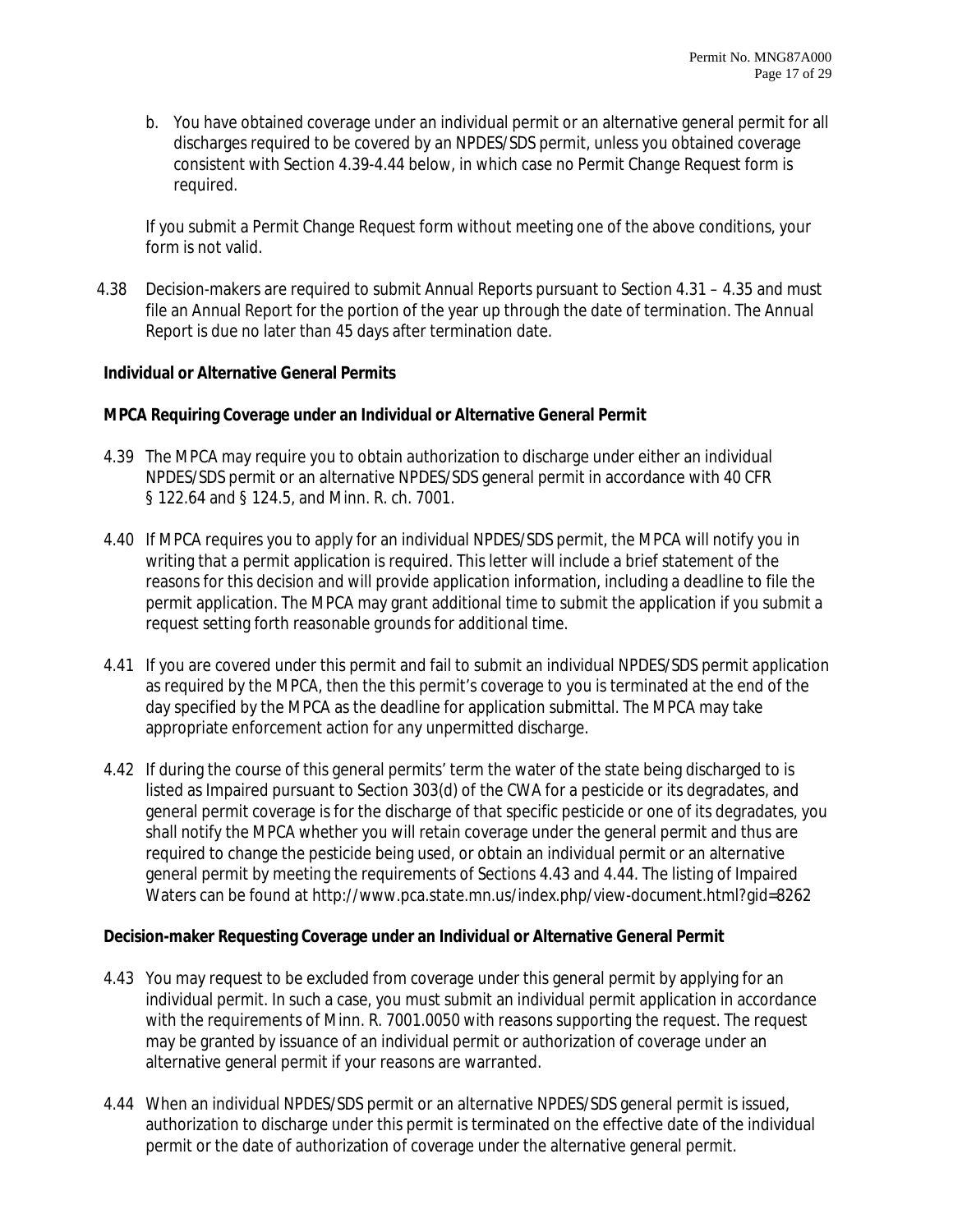#### **5. Standard Permit Requirements**

- 5.1 Incorporation by Reference. The following applicable federal and state laws are incorporated by reference in this permit, are applicable to the Permittee, and are enforceable parts of this permit: 40 CFR §§. 122.41, 122.42, pts.136, 403, and 503; Minn. R. chs. 7001, 7041, 7045, 7050, 7052, 7053, 7060, and 7080; and Minn. Stat. ch. 115 and 116.
- 5.2 Other federal and state laws. Permittees must comply with all other applicable federal and state laws and regulations that pertain to the application of pesticides. For example, this permit does not negate the requirements under the FIFRA and its implementing regulations to use registered pesticides consistent with the product's labeling. In fact, applications in violation of certain FIFRA requirements could also be a violation of the permit and therefore a violation of the CWA (e.g. exceeding label application rates).
- 5.3 Permittee Responsibility. The Permittee shall perform the actions or conduct the activity authorized by the permit in compliance with the conditions of the permit and, if required, in accordance with the plans and specifications approved by the Agency (Minn. R. 7001.0150, subp. 3, item E).
- 5.4 Toxic Discharges Beyond Impact to Target Species Prohibited. Whether or not this permit includes effluent limitations for toxic pollutants, the Permittee shall not discharge a toxic pollutant that will impact non-target species except according to 40 CFR pt. 400 to 460 and Minn. R. chs. 7050, 7052, 7053 and any other applicable MPCA rules (Minn. R. 7001.01090, subp. 1,[A]).
- 5.5 Nuisance Conditions Prohibited. The Permittee's discharge shall not cause any nuisance conditions including, but not limited to floating solids, scum and visible oil film, acutely toxic conditions to non-target aquatic life, or other adverse impact on the receiving water (Minn. R. 7001.0210, subp. 2).
- 5.6 Property Rights. This permit does not convey a property right or an exclusive privilege (Minn. R. 7001.0150, subp 3. item C).
- 5.7 Liability Exemption. In issuing this permit, the State and the MPCA assume no responsibility for damage to persons, property, or the environment caused by the activities of the Permittee in the conduct of its actions, including those activities authorized, directed, or undertaken under this permit. To the extent the State and the MPCA may be liable for the activities of its employees, that liability is explicitly limited to that provided in the Tort Claims Act (Minn. R. 7001.0150, subp. 3, item O).
- 5.8 Agency Obligations. The MPCA's issuance of this permit does not obligate the MPCA to enforce local laws, rules, or plans beyond what is authorized by Minnesota Statutes (Minn. R. 7001.0150, subp. 3. item D).
- 5.9 Liabilities. The MPCA's issuance of this permit does not release the Permittee from any liability, penalty or duty imposed by Minnesota or federal statutes or rules or local ordinances, except the obligation to obtain the permit (Minn. R. 7001.0150, subp. 3, item A).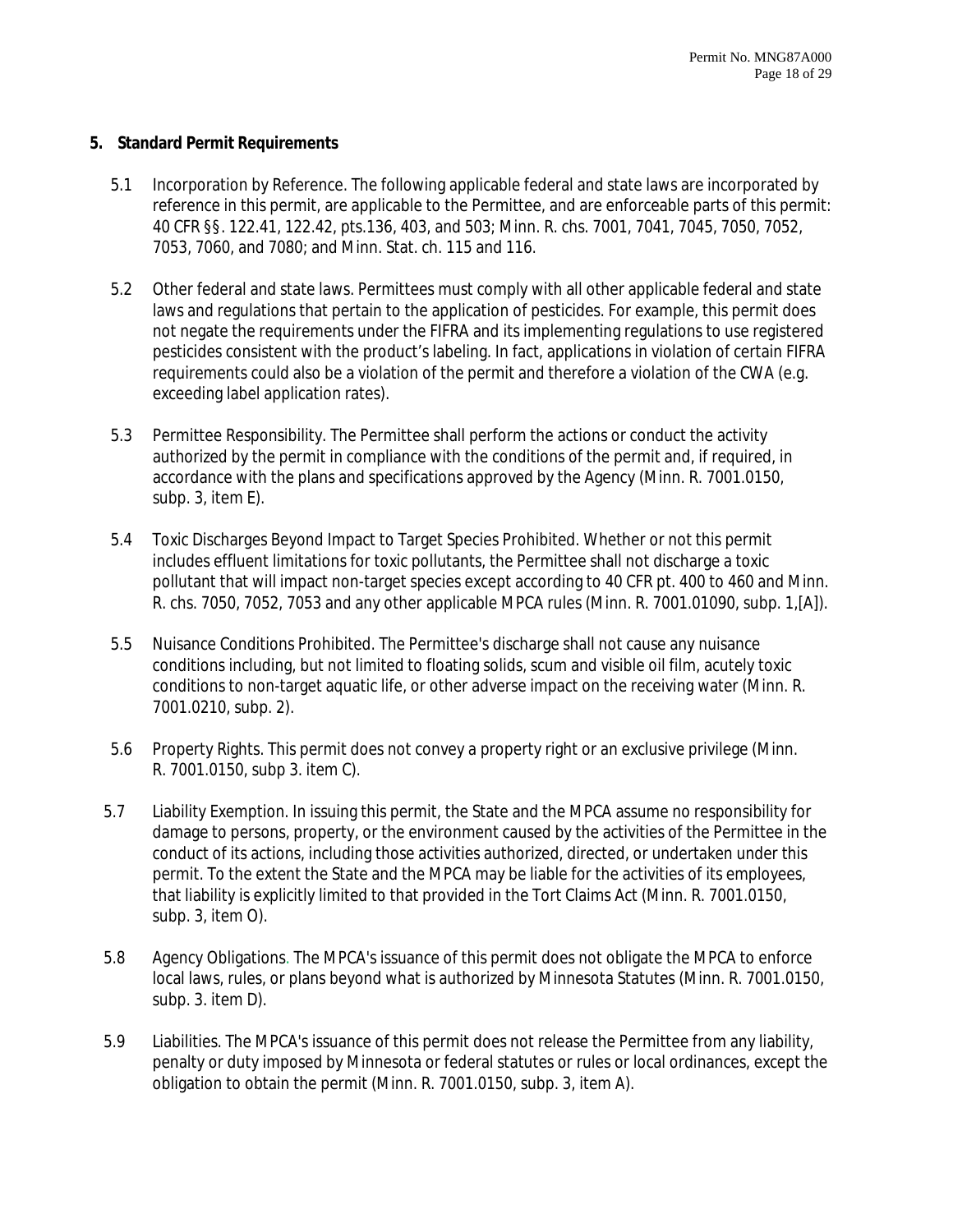- 5.10 More Stringent Rules. The issuance of this permit does not prevent the future adoption by the MPCA of pollution control rules, standards, or orders more stringent than those now in existence and does not prevent the enforcement of these rules, standards, or orders against the Permittee (Minn. R. 7001.0150, subp. 3, item B).
- 5.11 Severability. The provisions of this permit are severable, and if any provisions of this permit, or the application of any provision of this permit to any circumstance, are held invalid, the application of such provision to other circumstances and the remainder of this permit shall not be affected thereby.
- 5.12 Compliance with Other Rules and Statutes. The Permittee shall comply with all applicable air quality, solid waste, and hazardous waste statutes and rules.
- 5.13 Inspection and Entry. When authorized by Minn. Stat. §§ 115.04; 115B.17, subd. 4; and 116.091, and upon presentation of proper credentials, the agency, or an authorized employee or agent of the agency, shall be allowed by the Permittee to enter at reasonable times upon the property of the Permittee to examine and copy books, papers, records, or memoranda pertaining to the construction, modification, or operation of the facility covered by the permit or pertaining to the activity covered by the permit; and to conduct surveys and investigations, including sampling or monitoring, pertaining to the construction, modification, or operation of the facility covered by the permit or pertaining to the activity covered by the permit. (Minn. R. 7001.0150, subp. 3[I]).
- 5.14 Completing Reports. The Permittee shall submit the results of the required sampling and monitoring activities on the forms provided, specified, or approved by the MPCA. The information shall be recorded in the specified areas on those forms and in the units specified (Minn. R. 7001.1090, subp. 1[D]; Minn. R. 7001.0150, subp. 2[B]).

Required forms may include:

- a. Adverse Incident Report
- b. Annual Report

## 5.15 **Submitting Reports. Forms shall be submitted to:**

MPCA

Attn: Pesticide NPDES/SDS Permitting Reports 520 Lafayette Road North St. Paul, Minnesota 55155-4194

Forms shall be submitted as specified in this permit. Annual Reports shall be submitted for each event even if no discharge occurred during the reporting period (Minn. R. 7001.0150, subp. 2[B] and 3[H]).

5.16 Incomplete or Incorrect Reports. The Permittee shall immediately submit an amended report to the MPCA upon discovery by the Permittee or notification by the MPCA that it has submitted an incomplete or incorrect report. The amended report shall contain the missing or corrected data along with a cover letter explaining the circumstances of the incomplete or incorrect report (Minn. R. 7001.0150, subp. 3[G]).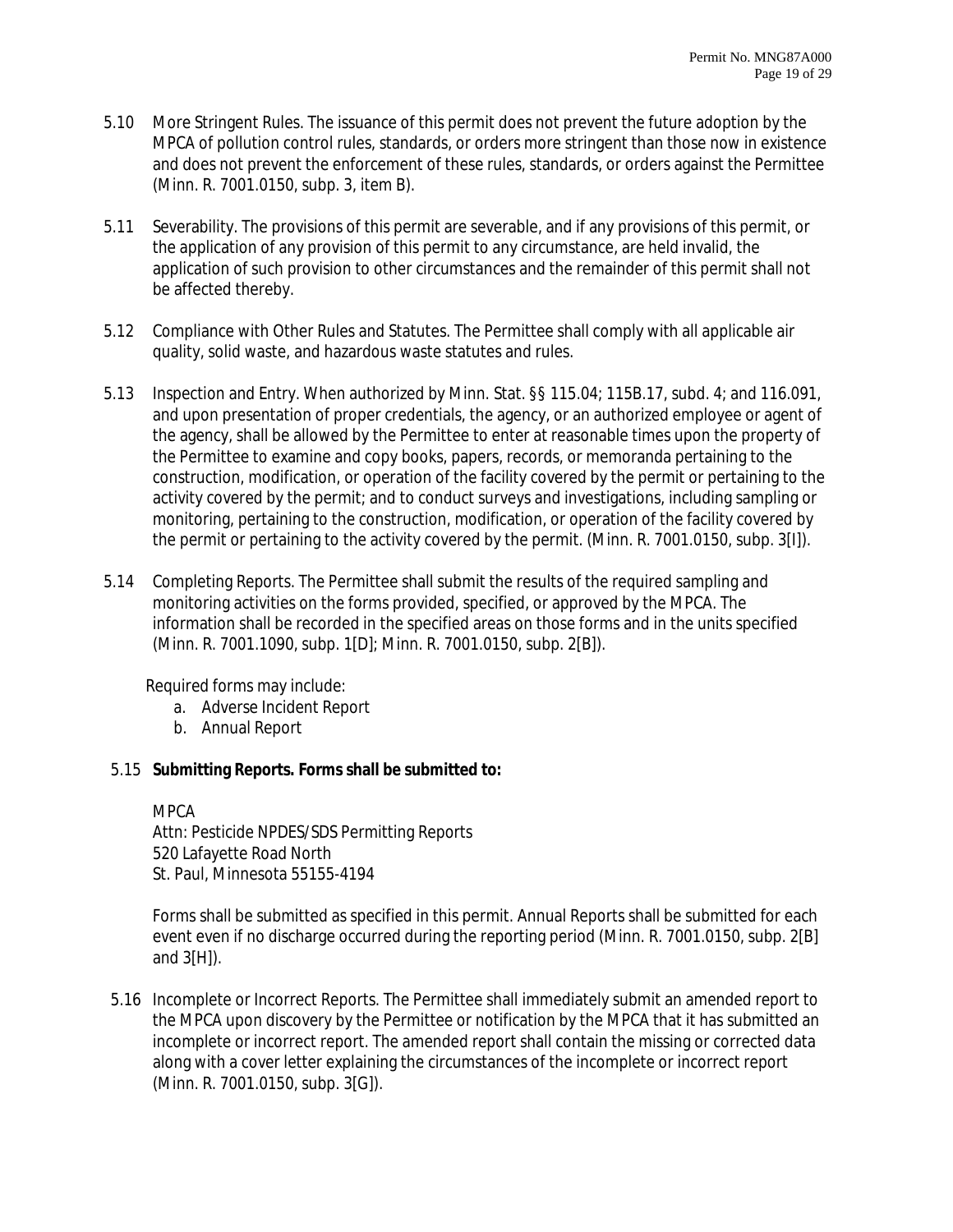- 5.17 Required Signatures. All forms, reports, and other documents submitted to the MPCA shall be signed by the Permittee or the duly authorized representative of the Permittee. Minn. R. 7001.0150, subp. 2, item D. The person or persons that sign the forms, reports, or other documents must certify that he or she understands and complies with the certification requirements of Minn. R. 7001.0070 and 7001.0540, including the penalties for submitting false information.
- 5.18 Records. The Permittee shall, when requested by the Agency, submit within a reasonable time the information and reports that are relevant to the control of pollution regarding the construction, modification, or operation of the facility covered by the permit or regarding the conduct of the activity covered by the permit (Minn. R. 7001.0150, subp. 3[H]).
- 5.19 Confidential Information. Except for data determined to be confidential according to Minn. Stat. § 116.075, subd. 2, all reports required by this permit shall be available for public inspection. In order to maintain data for confidential use of the MPCA, pursuant to Minn. Stat § 116.075, or as nonpublic data not on individuals or private data as it relations to individuals, pursuant to Minn. Stat. § 13.37, a person must affirmatively request such recognition by providing the Commissioner a written request setting forth the statutory grounds and the reasons that justify the classification of the records or other information as not public (Minn. R. 7001.1300, subp. 1). Effluent data shall not be considered confidential. To request the Agency maintain data as confidential, the Permittee must follow Minn. R. 7000.1300.

## **Noncompliance and Enforcement**

- 5.20 Subject to Enforcement Action and Penalties. Noncompliance with a term or condition of this permit subjects the Permittee to penalties provided by federal and state law set forth in section 309 of the CWA; 33 U.S.C. § 1319, as amended; and in Minn. Stat. §§ 115.071 and 116.072, including monetary penalties, imprisonment, or both (Minn. R. 7001.1090, subp. 1, item D.
- 5.21 Criminal Activity. The Permittee may not knowingly make a false statement, representation, or certification in a record or other document submitted to the Agency. A person who falsifies a report or document submitted to the Agency, or tampers with, or knowingly renders inaccurate a monitoring device or method required to be maintained under this permit is subject to criminal and civil penalties provided by federal and state law (Minn. R. 7001.0150, subp. 3[G]).
- 5.22 Noncompliance Defense. It shall not be a defense for the Permittee in an enforcement action that it would have been necessary to halt or reduce the permitted activity in order to maintain compliance with the conditions of this permit (40 CFR § 122.41 [c]).
- 5.23 Civil and Criminal Liability. Nothing in this permit shall be construed to relieve the Permittee from civil or criminal penalties for noncompliance with the terms and conditions provided herein. Nothing in this permit shall be construed to preclude the initiation of any legal action or relieve the Permittee from any responsibilities, liabilities, or penalties to which the Permittee is or may be subject to under Section 311 of the CWA and Minn. Stat. chs. 115 and 116, as amended; and any rules adopted thereunder.
- 5.24 Noncompliance. If the Permittee discovers, through any means, including notification by the MPCA, that noncompliance with a condition of the permit has occurred, the Permittee shall take all reasonable steps to minimize the adverse impacts on human health, public drinking water supplies, or the environment resulting from the noncompliance (Minn. R. 7001.1090, subp. 3[J]).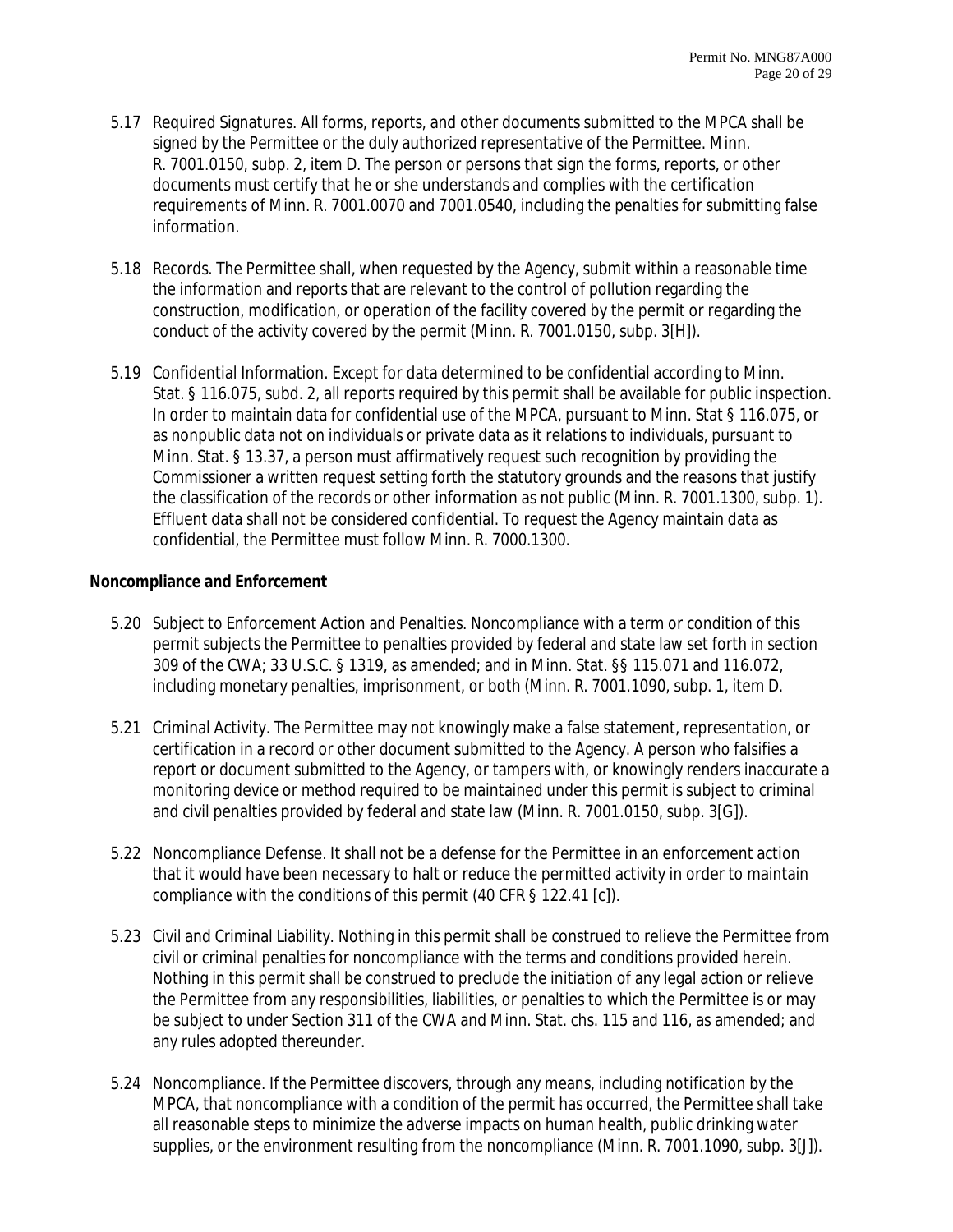- 5.25 Unauthorized Releases of Wastewater Prohibited. Except for conditions specifically described in Minn. R. 7001.1090, subp. 1, items J and K, all unauthorized bypasses, overflows, discharges, spills, or other releases of wastewater or materials to the environment, whether intentional or not, are prohibited. However, the MPCA will consider the Permittee's compliance with permit requirements, frequency of release, quantity, type, location, and other relevant factors when determining appropriate action (40 CFR § 122.41 and Minn. Stat. § 115.061).
- 5.26 Discovery of a Release. Upon discovery of a release, the Permittee shall:
	- a. Immediately take all reasonable action necessary to minimize or abate the incident and to recover any pesticides involved in the incident.
	- b. Notify the Minnesota Department of Public Safety Duty Officer at 800-422-0798 (toll free) or 651-649-5451 (metro area) immediately upon discovery of the release. In addition, you may also contact the MPCA during business hours at 800-657-3864.
	- c. Recover as rapidly and as thoroughly as possible all substances and materials released or immediately take other action as may be reasonably possible to minimize or abate pollution to waters of the state or potential impacts to human health caused thereby. If the released materials or substances cannot be immediately or completely recovered, the Permittee shall contact the MPCA. If directed by the MPCA, the Permittee shall consult with other local, state or federal agencies (such as the MDNR and/or the Wetland Conservation Act authority) for implementation of additional clean-up or remediation activities in wetland or other sensitive areas.
	- d. If directed by the MPCA, the Permittee shall collect representative samples of the release. The Permittee shall sample the release for parameters of concern immediately following discovery of the release. The Permittee may contact the MPCA during business hours to discuss the sampling parameters and protocol. If the release cannot be immediately stopped, the Permittee shall consult with MPCA regarding additional sampling requirements. Samples shall be collected at least, but not limited to, two times per week for as long as the release continues.
	- e. Submit the sampling results as directed by the MPCA. At a minimum, the results shall be submitted to the MPCA within 15 days of the release.
- 5.27 Upset Defense. In the event of temporary noncompliance by the Permittee with an applicable effluent limitation resulting from an upset of the Permittee's activity due to factors beyond the control of the Permittee, the Permittee has an affirmative defense to an enforcement action brought by the Agency as a result of the noncompliance if the Permittee demonstrates by a preponderance of competent evidence:
	- a. The specific cause of the upset.
	- b. That the upset was unintentional.
	- c. That the upset resulted from factors beyond the reasonable control of the Permittee and did not result from operational error, improperly designed treatment facilities, inadequate treatment facilities, lack of preventative maintenance, or increases in production which are beyond the design capability of the treatment facilities.
	- d. That at the time of the upset the facility was being properly operated.
	- e. That the Permittee properly notified the Commissioner of the upset in accordance with Minn. R. 7001.1090, subp. 1, item I.
	- f. That the Permittee implemented the remedial measures required by Minn. R. 7001.0150, subp. 3, item J.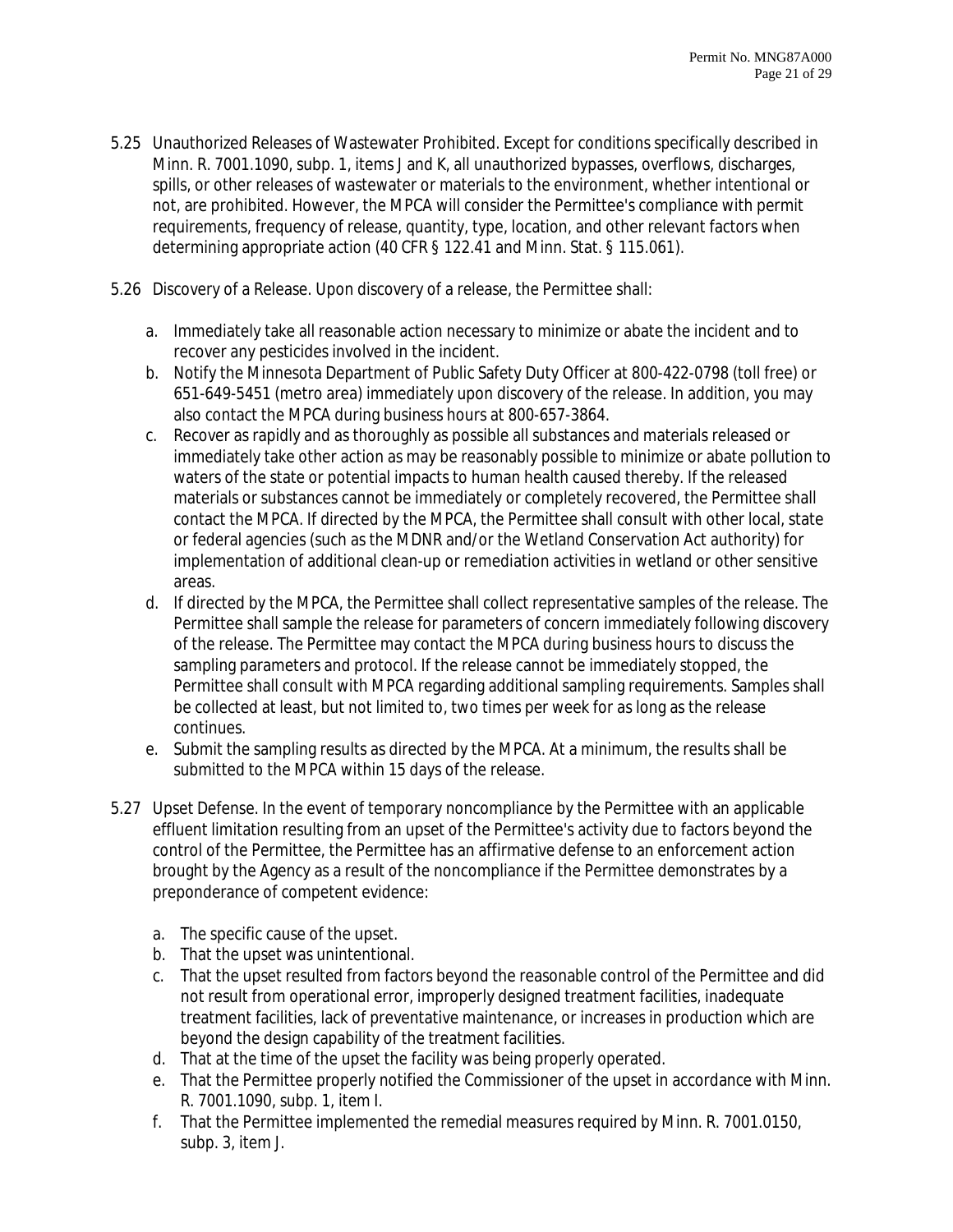- 5.28 The Permittee shall at all times properly operate and maintain the equipment and systems of treatment and control, and the appurtenances related to them which are installed or used by the Permittee to achieve compliance with the conditions of the permit. Proper operation and maintenance includes effective performance, adequate funding, adequate operator staffing and training, and adequate laboratory and process controls, including appropriate quality assurance procedures.
- 5.29 Report Changes. The Permittee shall give advance notice as soon as possible to the MPCA of any substantial changes in operational procedures, activities that may alter the nature or frequency of the discharge, and/or material factors that may affect compliance with the conditions of this permit (Minn. R. 7001.0150, subp. 3, item M).
- 5.30 The MPCA Initiated Permit Modification, Suspension, or Revocation. The MPCA may modify or revoke and reissue this permit pursuant to Minn. R. 7001.0170. The MPCA may revoke without reissuance this permit pursuant to Minn. R. 7001.0180.
- 5.31 TMDL Impacts. Facilities that discharge to an impaired surface water, watershed or drainage basin may be required to comply with additional permits or permit requirements, including additional restrictions as authorized by the CWA 303(d)(4)(A) and 40 CFR § 122.44(l)(2)(i) necessary to ensure consistency with the assumptions and requirements of any applicable EPA approved waste load allocations resulting from Total Maximum Daily Load (TMDL) studies.
- 5.32 Permit Transfer. The permit is not transferable to any person without the express written approval of the Agency after compliance with the requirements of Minn. R. 7001.0190. A person to whom the permit has been transferred shall comply with the conditions of the permit (Minn. R. 7001.0150, subp. 3, item N).
- 5.33 Permit Reissuance. If the Decision-maker desires to continue permit coverage beyond the date of permit expiration, the Decision-maker shall submit an application for reissuance at least 180 days before permit expiration. If the Decision-maker does not intend to continue the activities authorized by this permit after the expiration date of this permit, the Decision-maker shall notify the MPCA in writing at least 180 days before permit expiration.

If the Decision-maker has submitted a timely application for permit reissuance, the Permittee may continue to conduct the activities authorized by this permit, in compliance with the requirements of this permit, until the MPCA takes final action on the application, unless the MPCA determines any of the following (Minn. R. 7001.0040 and 7001.0160):

- a. The Permittee is not in substantial compliance with the requirements of this permit, or with a stipulation agreement or compliance schedule designed to bring the Permittee into compliance with this permit.
- b. The MPCA, as a result of an action or failure to act by the Permittee, has been unable to take final action on the application on or before the expiration date of the permit.
- c. The Permittee has submitted an application with major deficiencies or has failed to properly supplement the application in a timely manner after being informed of deficiencies.

# **6. Permit Specific Definitions**

6.1 "Act" means the federal CWA, as amended, 33 U.S. C. § 1251 et seq.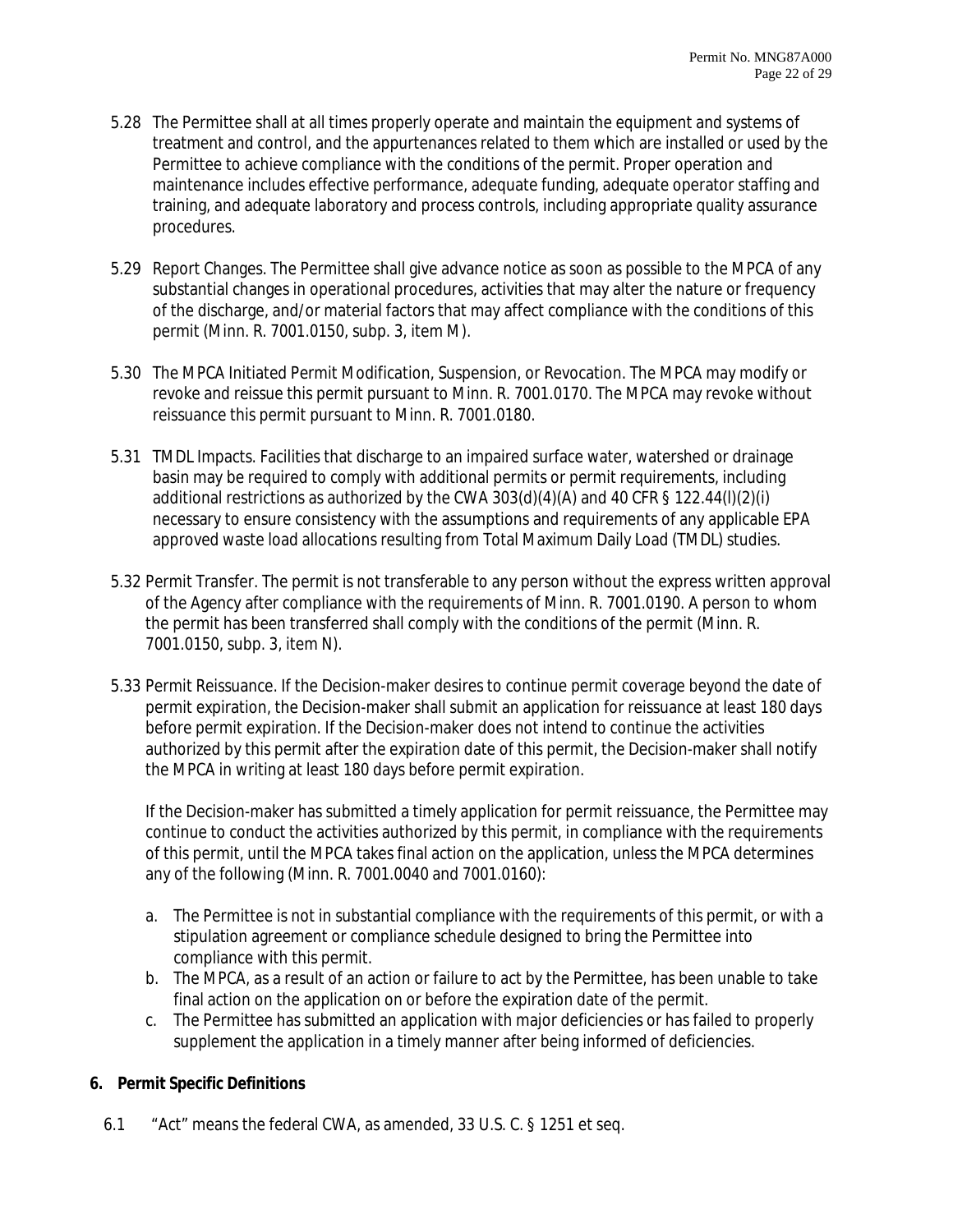- 6.2 "Action Threshold" means the point at which pest populations or environmental conditions can no longer be tolerated, necessitating that pest control action be taken based on economic, human health, aesthetic, or other effects. Sighting a single pest does not always mean control is needed. Action Thresholds help determine both the need for control actions and the proper timing of such actions.
- 6.3 "Active Ingredient" means any substance (or group of structurally similar substances if specified by the Agency) that will prevent, destroy, repel, or mitigate any pest, or that functions as a plant regulator, desiccant, or defoliant within the meaning of FIFRA sec. 2(a) (40 CFR § 152.3). Active ingredient also means a pesticidal substance that is intended to be produced and used in a living plant, or in the produce thereof, and the genetic material necessary for the production of such a pesticidal substance (40 CFR § 174.3).
- 6.4 "Adverse Incident" means an incident that you have observed upon inspection or of which you otherwise become aware in which non-target organisms may have been exposed to a pesticide residue and suffered a toxic or adverse effect. The phrase "toxic or adverse effects" includes effects that occur within waters of the state on non-target plants, fish, or wildlife that are not otherwise identified and described on the pesticide product label or otherwise not expected to be present as a result of exposure to a pesticide residue, and may include:
	- a. Distressed or dead juvenile and small fishes.
	- b. Washed up or floating fish.
	- c. Fish swimming abnormally or erratically.
	- d. Fish lying lethargically at water surface or in shallow water.
	- e. Fish that are listless or nonresponsive to disturbance.
	- f. Stunting, wilting, or desiccation of non-target submerged or emergent aquatic plants.
	- g. Other dead or visibly distressed non-target aquatic organisms (amphibians, turtles, invertebrates, etc.).

The phrase, "toxic or adverse effects," also includes any adverse effects to humans (e.g., skin rashes) or domesticated animals that occur either directly or indirectly from a discharge to waters of the state that are temporally and spatially related to exposure to a pesticide residue (e.g., vomiting, lethargy).

- 6.5 "Agency" means the Minnesota Pollution Control Agency (MPCA).
- 6.6 "Applicator," for the purpose of this permit, means any entity associated with the application of pesticides which results in a discharge to waters of the state who performs the application of a pesticide or who has day-to-day control of the application (i.e., they are authorized to direct workers to carry out those activities). Applicators are required to be licensed if hired or to apply registered pesticides. See Minn. Stat. § 18B.29 through 18B.35 for specifics on certification and licensing.
- 6.7 "Best Management Practices" or "BMPs" means practices to prevent or reduce the pollution of waters of the state, including schedules of activities, prohibitions of practices, and other management practices, and also includes treatment requirements, operating procedures, and practices to control plant site runoff, spillage or leaks, sludge or waste disposal or drainage from raw material storage (Minn. R. 7001.1020, subp. 5).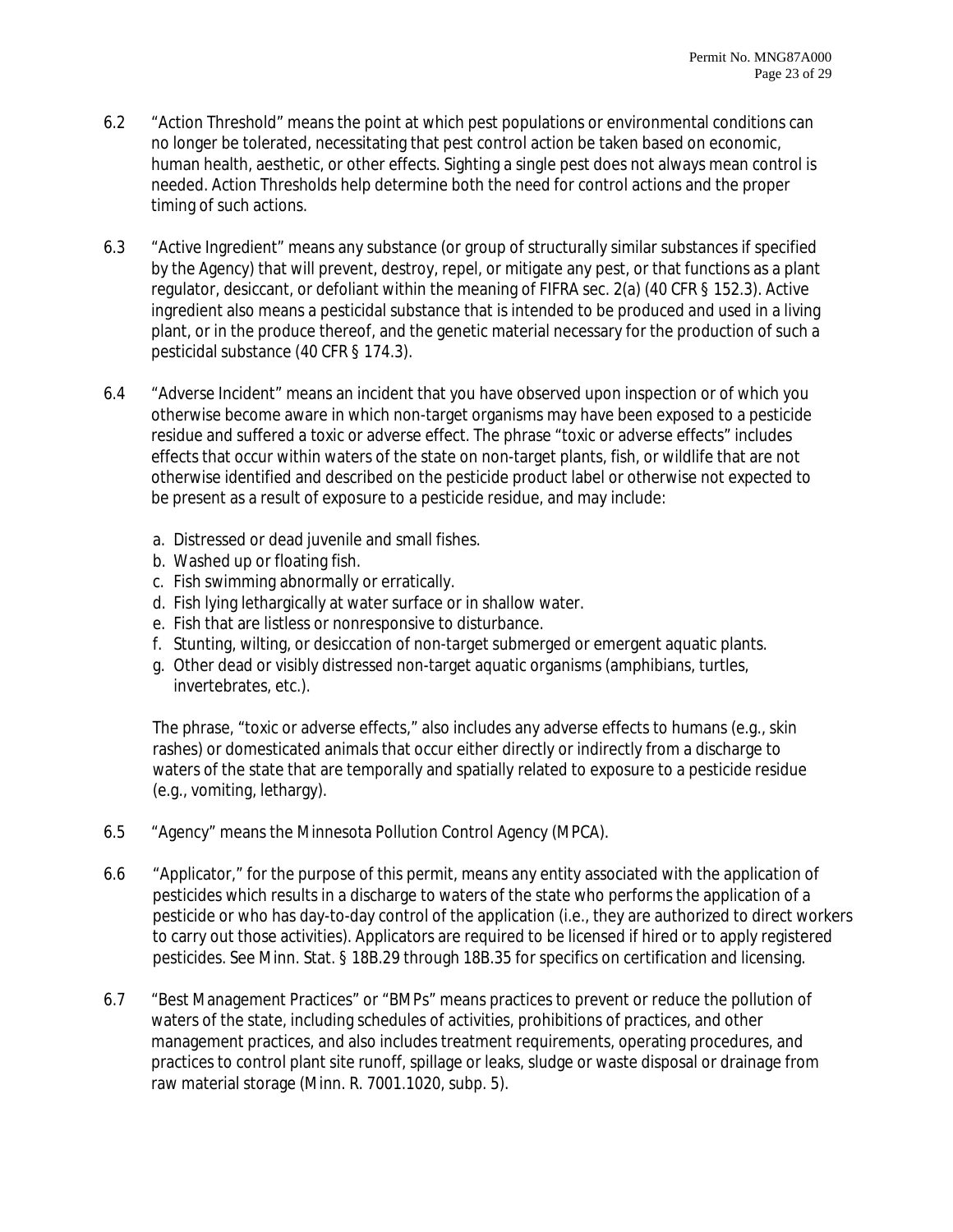- 6.8 "Biological Control Agents" mean agents that are organisms that can be introduced to your sites, such as herbivores, predators, parasites, and hyperparasites (Source: US FWS IPM Guidance, 2004).
- 6.9 "Biological Pesticides" (also called biopesticides) include microbial pesticides, biochemical pesticides, and plant-incorporated protectants (PIP). Microbial pesticide means a microbial agent intended for preventing, destroying, repelling, or mitigating any pest, or intended for use as a plant regulator, defoliant, or dessicant, that: (1) is a eucaryotic microorganism including, but not limited to, protozoa, algae, and fungi; (2) is a procaryotic microorganism, including, but not limited to, Eubacteria and Archaebacteria; or (3) is a parasitically replicating microscopic element, including but not limited to, viruses (40 CFR § 158.2100 [b]). Biochemical pesticide mean a pesticide that: (1) is a naturally-occurring substance or is structurally-similar and functionally identical to a naturally-occurring substance; (2) has a history of exposure to humans and the environment demonstrating minimal toxicity, or in the case of a synthetically-derived biochemical pesticides, is equivalent to a naturally-occurring substance that has such a history; and (3) has a non-toxic mode of action to the target pest(s) (40 CFR § 158.2000[a][1]). Plant-incorporated protectant means a pesticidal substance that is intended to be produced and used in a living plant, or in the produce thereof, and the genetic material necessary for production of such a pesticidal substance. It also includes any inert ingredient contained in the plant, or produce thereof (40 CFR § 174.3).
- 6.10 "CFR" means the Code of Federal Regulations.
- 6.11 "Chemical Pesticides" means all pesticides not otherwise classified as biological pesticides.
- 6.12 "Commissioner" means the commissioner of the Minnesota Pollution Control Agency or a designated representative.
- 6.13 "Control Measures" refers to any BMP or other method used to meet the effluent limitations. Control measures must comply with manufacturer specifications, industry standards and recommended industry practices related to the application of pesticides, and relevant legal requirements. Additionally, control measures could include other actions that a prudent operator would implement to reduce and/or eliminate pesticide discharges to waters of the state to comply with the effluent limitations in Sections 3 and 4 of this permit.
- 6.14 "Cultural Methods" means manipulation of the habitat to increase pest mortality by making the habitat less suitable to the pest.
- 6.15 "Decision-maker" means any entity associated with the application of pesticides which results in a discharge to waters of the state and that has control over the decision to perform pesticide applications, including the ability to modify those decisions. This does not include local, state or other units of government that may provide instruction or control documents based on their authority over pests or the use of pesticides by another party (i.e. the Lake Association is considered the Decisionmaker even if the MDNR may direct the Lake Association to use a specific pesticide product or limit the amount to be applied).
- 6.16 "Declared Pest Emergency Situation" means an event defined by a public declaration by a federal agency, state, or local government of a pest problem determined to require control through application of a pesticide beginning less than ten days after identification of the need for pest control. This public declaration may be based on: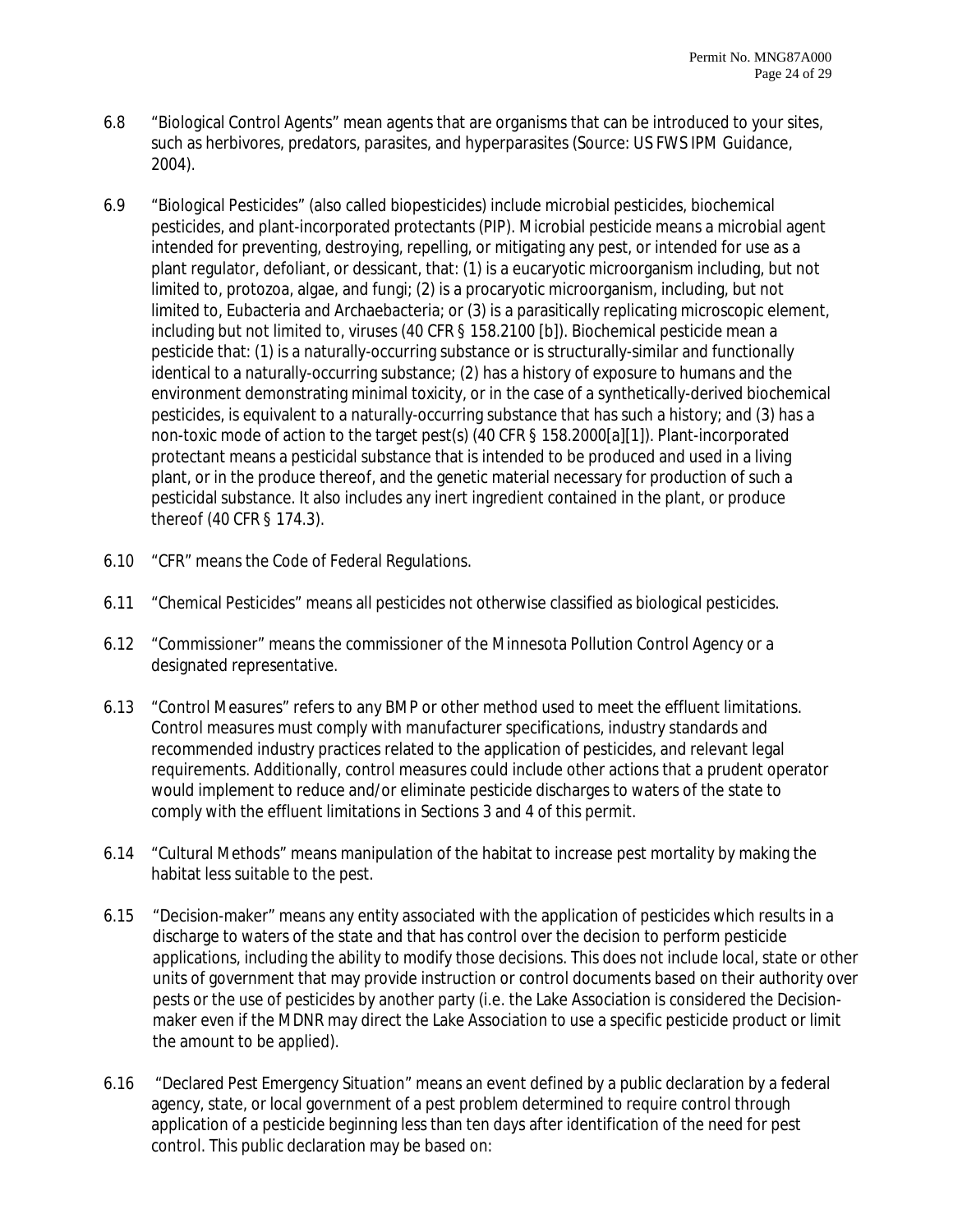- a. Significant risk to human health.
- b. Significant economic loss.
- c. Significant risk to:
	- 1) Endangered species.
	- 2) Threatened species.
	- 3) Beneficial organisms.
	- 4) The environment (40 CFR pt. 166).
- 6.17 "Discharge" when used without qualification, means the "discharge of a pollutant" (40 CFR § 122.2).
- 6.18 "Duty Officer" means the Minnesota Duty Officer, Department of Public Safety, Division of Emergency Management.
- 6.19 "Facility or Activity" means any NPDES "point source" (including land or appurtenances thereto) that is subject to regulation under the NPDES program (40 CFR § 122.2).
- 6.20 "Federal Facility" means any buildings, installations, structures, land, public works, equipment, aircraft, vessels, and other vehicles and property, owned, operated, or leased by, or constructed or manufactured for the purpose of leasing to, the federal government.
- 6.21 "For-Hire Applicator" includes persons who make contractual pesticide applications for which they or their employer receives compensation (e.g., lawn care firms, pest control companies). This includes "Commercial Applicators" as defined in Minn. Stat. ch. 18B.
- 6.22 "General Permit" means a permit issued under Minn. R. 7001.0210 to a category of permittees whose operations, emissions, activities, discharges, or facilities are the same or substantially similar.
- 6.23 "Impaired Water" or "Water Quality Impaired Water," for the purposes of this permit, means a water identified by the state pursuant to Section 303(d) of the CWA as not meeting applicable state water quality standards (these waters are called "water quality limited segments" under 40 CFR § 130.2[j]). Impaired waters include both waters with approved or established TMDLs, and those for which a TMDL has not yet been approved or established.
- 6.24 "Inert Ingredient" means any substance (or group of structurally similar substances if designated by the Agency), other than an active ingredient, that is intentionally included in a pesticide product (40 CFR § 152.3). Inert ingredient also means any substance, such as a selectable marker, other than the active ingredient, where the substance is used to confirm or ensure the presence of the active ingredient, and includes the genetic material necessary for the production of the substance, provided that genetic material is intentionally introduced into a living plant in addition to the active ingredient (40 CFR § 174.3).
- 6.25 **"**Large Entity" means any: (a) public entity that serves a population greater than 10,000 or (b) private enterprise that exceeds the Small Business Administration size standard as identified at 13 CFR § 121.201.
- 6.26 "Mechanical/Physical Methods" means mechanical tools or physical alterations of the environment, for pest prevention or removal.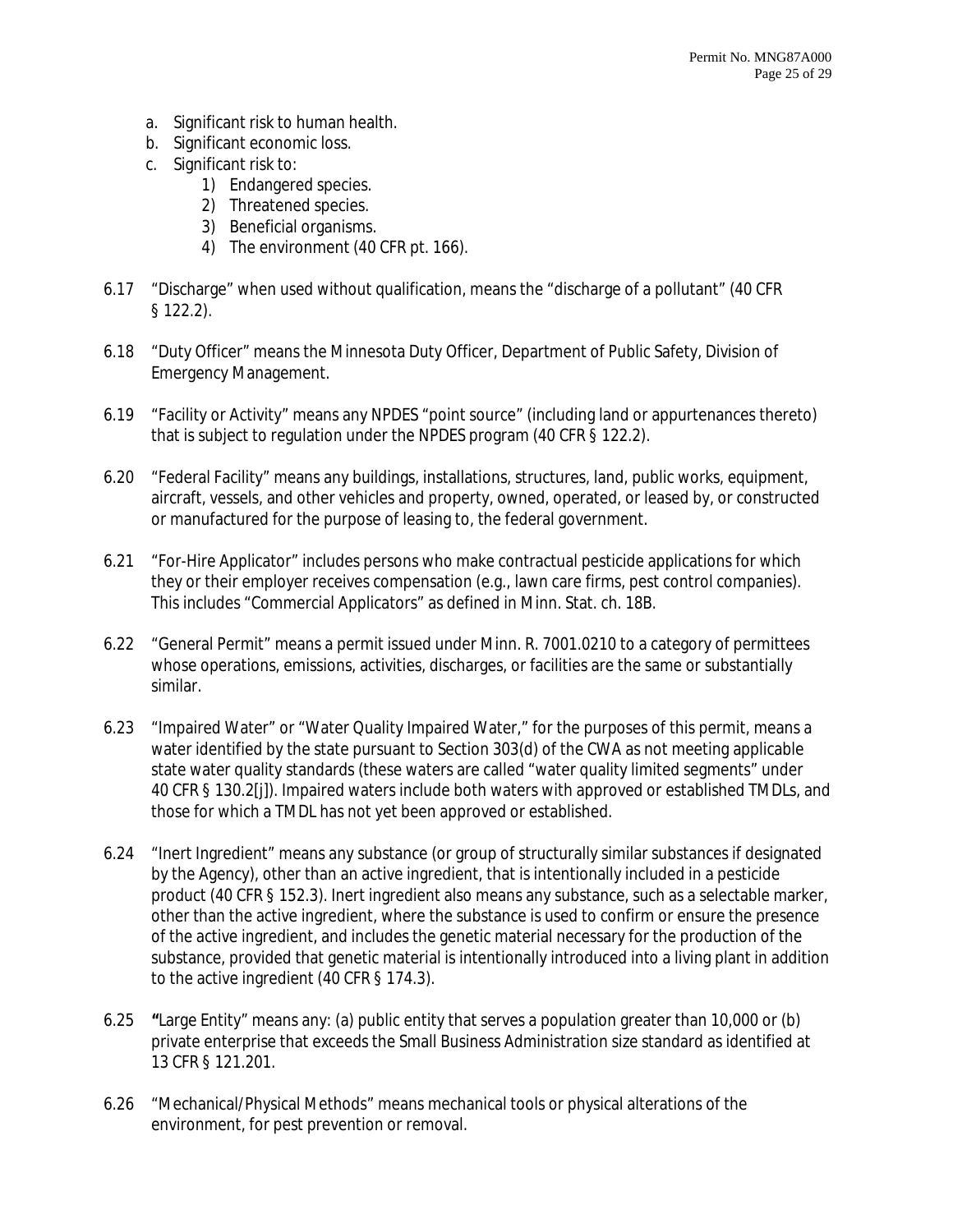- 6.27 "Minimize" means to reduce and/or eliminate pesticide discharges to waters of the state through the use of "control measures" to the extent technologically available and economically practicable and achievable.
- 6.28 "MPCA" means the Minnesota Pollution Control Agency, or Minnesota Pollution Control Agency staff as delegated by the Minnesota Pollution Control Agency.
- 6.29 "Non-target Organisms" includes the plant and animal hosts of the target species, the natural enemies of the target species living in the community, and other plants and animals, including vertebrates, living in or near the community that are not the target of the pesticide.
- 6.30 "NPDES" means National Pollutant Discharge Elimination System which is the program for issuing, modifying, revoking, reissuing, terminating, monitoring, and enforcing permits and imposing and enforcing pretreatment requirements under sections, 307, 318, 402, and 405 of the CWA; 33 U.S.C §§ 1317, 1328, 1342, and 1345.
- 6.31 "Outstanding Resource Value Waters" are waters within the Boundary Waters Canoe Area Wilderness, Voyageur's National Park, and Department of Natural Resources designated scientific and natural areas, wild, scenic, and recreational river segments, Lake Superior, those portions of the Mississippi River from Lake Itasca to the southerly boundary of Morrison County that are included in the Mississippi Headwaters Board comprehensive plan dated February 12, 1981, and other waters of the state with high water quality, wilderness characteristics, unique scientific or ecological significance, exceptional recreational value, or other special qualities which warrant stringent protection from pollution (Minn. R. 7050.0180 subp. 2 (A), including any updates).
- 6.32 "Permittee" means any entity associated with the application of pesticides which results in a discharge to waters of the state, regardless of whether a NOI is required to be submitted.
- 6.33 "Person" means an individual, association, partnership, corporation, municipality, State or Federal agency, or an agent or employee thereof.
- 6.34 "Pest" means an insect, rodent, nematode, fungus, weed, terrestrial or aquatic plant, animal life, virus, bacteria, or other organism designated by rule as a pest, except a virus, bacteria, or other microorganism on or in living humans or other living animals (Minn. Stat. § 18B.01, subd. 17).
- 6.35 "Pest Management Area" means the area of land, including any water, for which you are conducting pest management activities covered by this permit.
- 6.36 "Pest Management Measure" means any practice used to meet the effluent limitations that comply with manufacturer specifications, industry standards and recommended industry practices related to the application of pesticides, relevant legal requirements and other provisions that a prudent Permittee would implement to reduce and/or eliminate pesticide discharges to waters of the state.
- 6.37 "Pesticide" means a substance or mixture of substances intended to prevent, destroy, repel, or mitigate a pest, and a substance or mixture of substances intended for use as a plant regulator, defoliant, or desiccant (Minn. Stat. § 18B.01, subd. 18).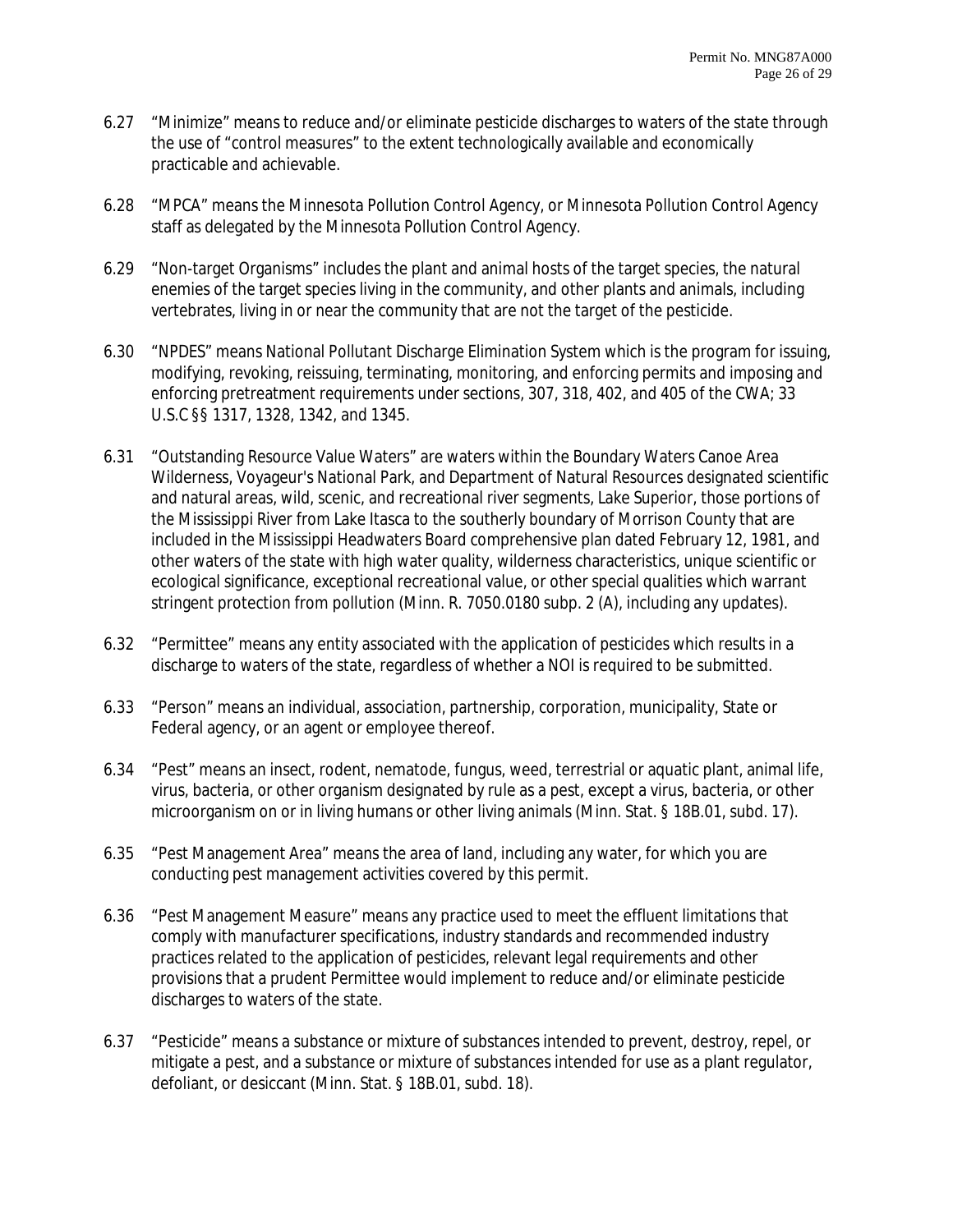Under FIFRA Section 2(u), "Pesticide" means: (1) any substance or mixture of substances intended for preventing, destroying, repelling, or mitigating any pest, (2) any substance or mixture of substances intended for use as a plant regulator, defoliant, or desiccant, and (3) any nitrogen stabilizer, except that the term "pesticide" shall not include any article that is a "new animal drug" within the meaning of section 201(w) of the Federal Food, Drug, and Cosmetic Act (21 U.S.C. § 321[w]), that has been determined by the Secretary of Health and Human Services not to be a new animal drug by a regulation establishing conditions of use for the article, or that is an animal feed within the meaning of section 201(x) of such Act (21 U.S.C. § 321[x]) bearing or containing a new animal drug. The term "pesticide" does not include liquid chemical sterilant products (including any sterilant or subordinate disinfectant claims on such products) for use on a critical or semi-critical device, as defined in section 201 of the Federal Food, Drug, and Cosmetic Act (21 U.S.C. § 321). For purposes of the preceding sentence, the term "critical device" includes any device that introduced directly into the human body, either into or in contact with the bloodstream or normally sterile areas of the body and the term "semi-critical device" includes any device that contacts intact mucous membranes but which does not ordinarily penetrate the blood barrier or otherwise enter normally sterile areas of the body.

The term "pesticide" applies to insecticides, herbicides, fungicides, rodenticides, and various other substances used to control pests. The definition encompasses all uses of pesticides authorized under FIFRA including uses authorized under sections 3 (registration), 5 (experimental use permits), 18 (emergency exemptions), 24(c) (special local needs registrations), and 25(b) (exemptions from FIFRA).

Note: drugs used to control diseases of humans or animals (such as livestock and pets) are not considered pesticides; such drugs are regulated by the Food and Drug Administration. Fertilizers, nutrients, and other substances used to promote plant survival and health are not considered plant growth regulators and thus are not pesticides. Biological control agents, except for certain microorganisms, are exempted from regulation under FIFRA. (Biological control agents include beneficial predators such as birds or ladybugs that eat insect pests, parasitic wasps, fish, etc).

*This permit uses the term "pesticide" when referring to the "pesticide, as applied." When referring to the chemical in the pesticide product with pesticidal qualities, the permit uses the term "active ingredient."* 

- 6.38 "Pesticide Product" means a pesticide in the particular form (including composition, packaging, and labeling) in which the pesticide is, or is intended to be, distributed or sold. The term includes any physical apparatus used to deliver or apply the pesticide if distributed or sold with the pesticide.
- 6.39 "Pesticide Research and Development" means activities undertaken on a systematic basis to gain new knowledge (research) and/or the application of research findings or other scientific knowledge for the creation of new or significantly improved products or processes (experimental development). These types of activities are generally categorized under the four-digit code of 5417 under the 2007 NAICS.
- 6.40 "Pesticide Residue" includes that portion of a pesticide application that is discharged from a point source to waters of the U.S. and no longer provides pesticidal benefits. It also includes any degradates of the pesticide.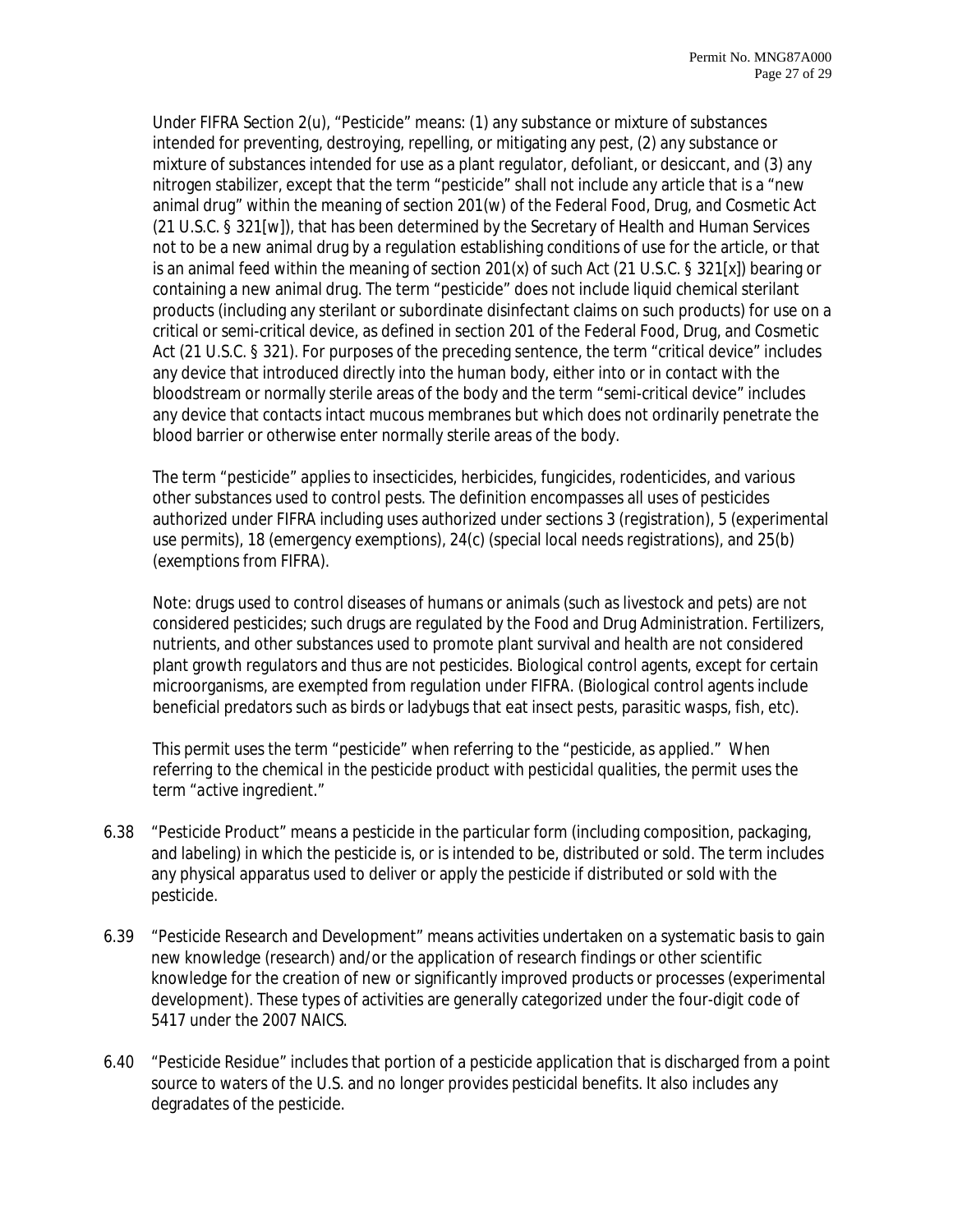- 6.41 "Point source" means any discernible, confined, and discrete conveyance, including but not limited to any pipe, ditch, channel, tunnel, conduit, well, discrete fissure, container, rolling stock, concentrated animal feeding operation, landfill leachate collection system, vessel, or other floating craft from which pollutants are or may be discharged. This term does not include return flows from irrigated agriculture or agricultural stormwater runoff (40 CFR § 122.2).
- 6.42 "Pollutant" means any sewage, industrial waste, or other wastes, as defined in Minn. Stat. § 115.01, discharged into a disposal system or to waters of the state, and includes dredged spoil, solid waste, incinerator residue, filter backwash, sewage, garbage, sewage sludge, munitions, chemical wastes, biological materials, heat, wrecked or discarded equipment, rock, sand, cellar dirt, and industrial, municipal, and agricultural waste discharged into water. For purposes of this definition, a "biological pesticide" is considered a "biological material," and any "pesticide residue" resulting from use of a "chemical pesticide" is considered a "chemical waste" (excerpted from 40 CFR § 122.2).
- 6.43 "Release" means any bypass, overflow, discharge, spill, or other release of wastewater or materials to the environment.
- 6.44 "SDS" means State Disposal System and generally describes a permit issued by the state of Minnesota that is non-surface water discharging or land application facilities.
- 6.45 "Small Entity" means any (a) public entity that serves a population of 10,000 or less or (b) private enterprise that does not exceed the Small Business Administration size standard as identified at 13 CFR § 121.201.
- 6.46 "Target Pest" is the organism toward which pest control measures are being directed.
- 6.47 "Technology-based effluent limitation, standard, or prohibition" means an effluent limitation standard, or prohibition promulgated by the Environmental Protection Agency at 40 CFR pts. 400 to 460, under sections 301 and 306 of the CWA, 33 U.S.C. §§ 1311 and 1316 (Minn. R. 7010.0120, subp. 29).
- 6.48 "Total maximum daily load" or "TMDL" means the sum of the individual wasteload allocations for point sources and load allocations for nonpoint sources and natural background, as more fully defined in 40 CFR § 130.2, paragraph (i). A TMDL sets and allocates the maximum amount of a pollutant that may be introduced into a water of the state and still assure attainment and maintenance of water quality standards (Minn. R. 7052.0010 subp. 42).
- 6.49 "Treatment Area" means the area of land including any waters, or the linear distance along water's edge, to which pesticides are being applied. Multiple treatment areas may be located within a single "pest management area." It includes the entire area, whether over land or water, where the pesticide application is intended to provide pesticidal benefits. In some instances, the treatment area will be larger than the area where pesticides are actually applied
- 6.50 "Upset" means an exceptional incident in which the permit discharge limits are unintentionally and temporarily exceeded due to factors beyond the reasonable control of the Permittee.